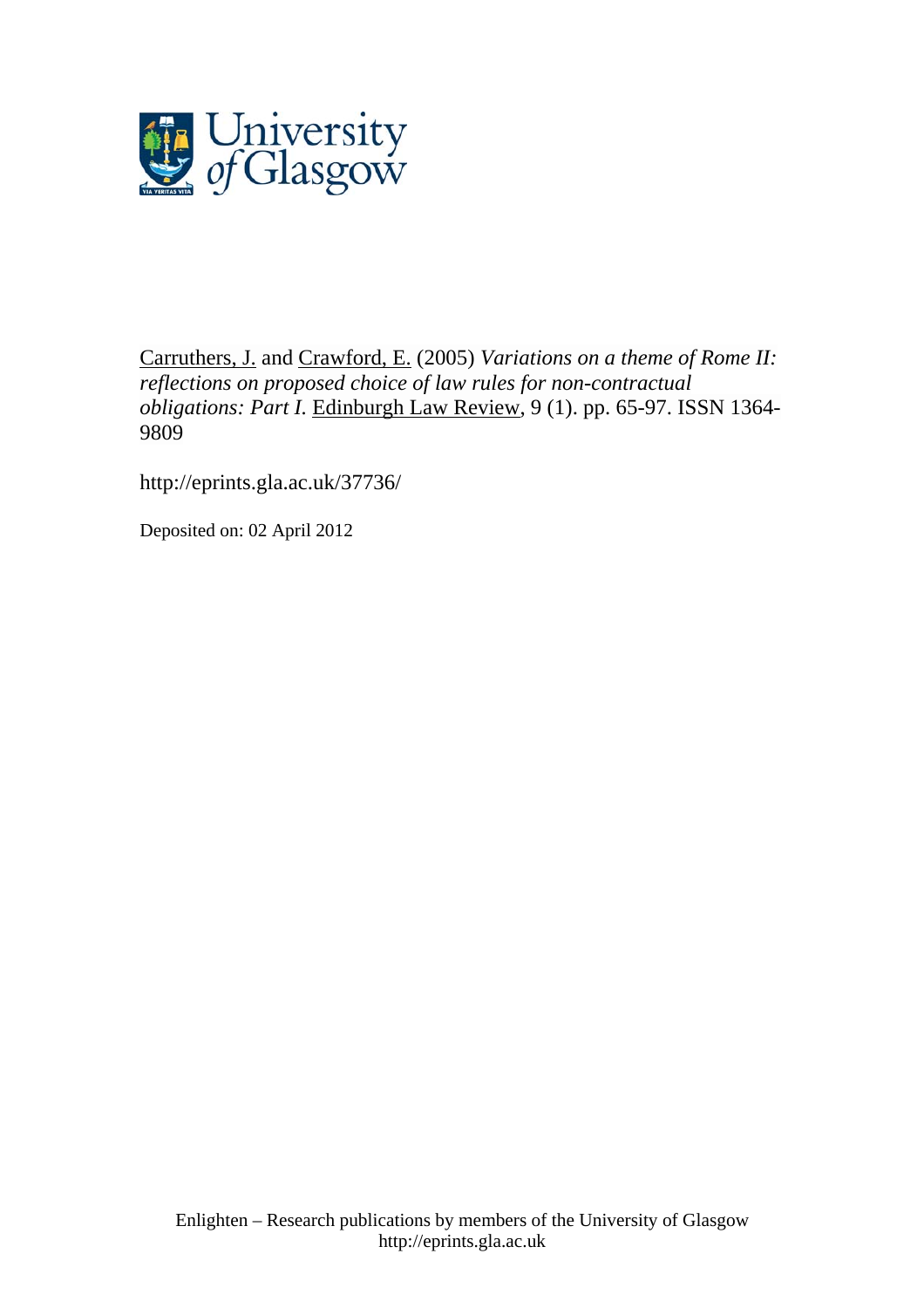# Variations on a Theme of Rome II. Reflections on Proposed Choice of Law Rules for Non-Contractual Obligations: Part I

# *Janeen M Carruthers and Elizabeth B Crawford\**

# A. ROME II

#### B. EUROPEAN AGGRANDISEMENT AND THE INTRA-UK POSITION

- (1) The UK decision to opt in
- (2) Universality
- (3) Intra-UK scenarios: Torts and delicts committed within UK, or within a single territorial unit of UK

#### C. DESIGNING CONFLICT RULES IN THE MODERN AGE

Legislative devices

- (a) Replication and reiteration (across instruments)
- (b) Formatting provisions: hierarchies, lists and categories (within instruments)
- (c) Framing substantive conflict provisions: rules, presumptions, displacement and discretion (within provisions)

#### D. PARTY AUTONOMY IN TORT AND DELICT

- (1) Individualism by individuals
	- (a) *Morin v Bonham and Brooks Ltd*
	- (b) Party autonomy in Rome II
	- (c) Time and choice
	- (d) What's on offer?
- (2) Restrictions on party autonomy
	- $(a)$  Article  $10(2)$
	- (b) Article 10(3)
	- (c) Article 12: overriding rules
	- (d) The Wallis Report
	- (e) Mandatory rules and public policy in operation
	- (f) Article 22: public policy
	- (g) "Community public policy"
	- (h) The end game
- School of Law, University of Glasgow. We acknowledge, with thanks, the assistance of Ronald Mosedale, International Private Law Honours student 2003–2004, in the completion of this article.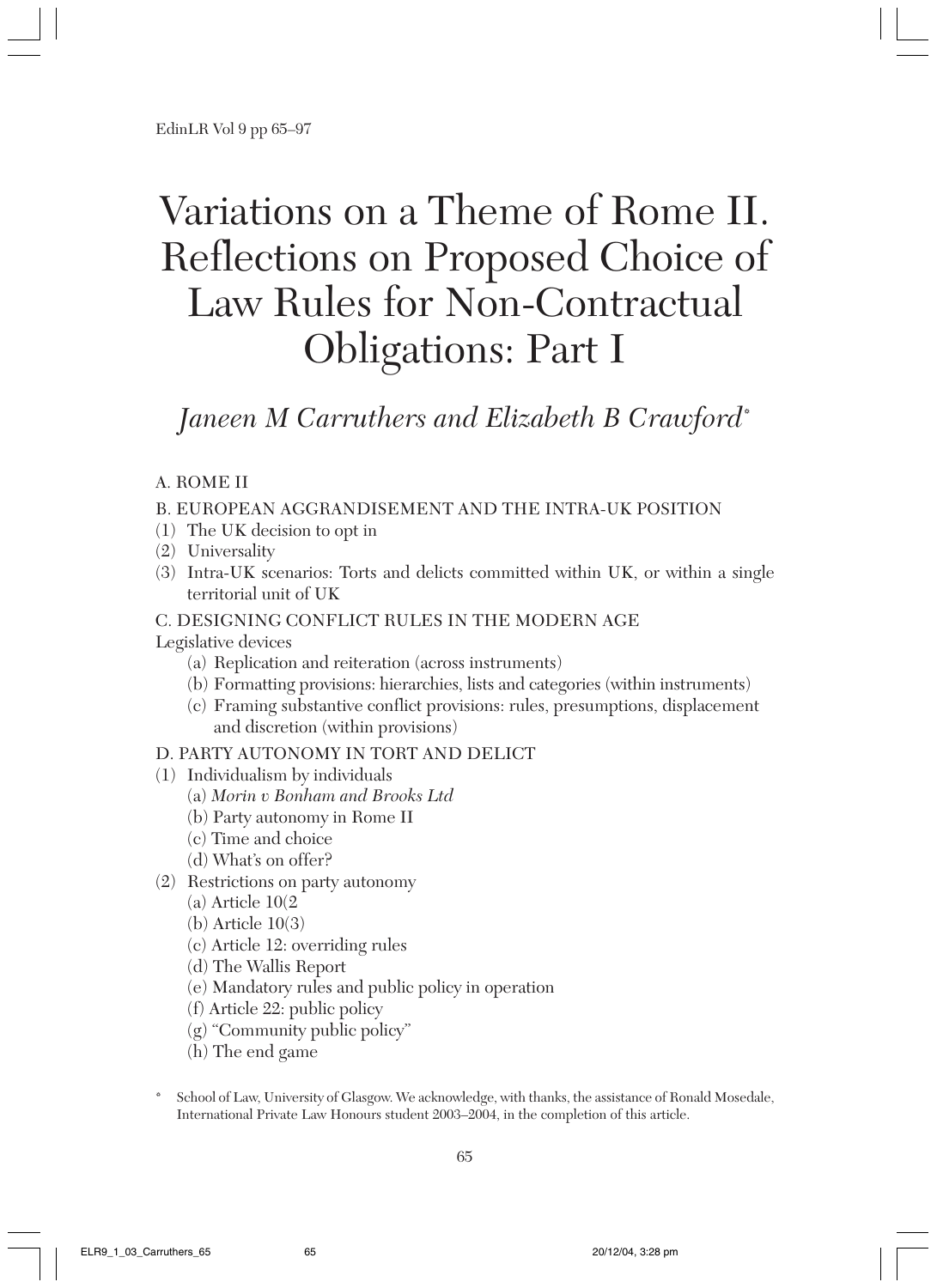This article comments upon the broader implications of, and themes in, choice of law harmonisation and development, which can be discerned from a current example of the harmonisation genre, namely the Proposal for a Regulation on the Law Applicable to Non-Contractual Obligations ("Rome II"). The authors published an explanatory outline of the Proposal<sup>1</sup> and made submissions to the House of Lords European Union Committee chaired by Lord Scott of Foscote, which published its Report with Evidence in April 2004.<sup>2</sup> The EU Parliamentary Committee on Legal Affairs and the Internal Market subsequently produced a Draft Report recommending a number of significant amendments to the Commission Proposal. The authors now offer this more extended analysis, which appears in two parts: Part I below, and Part II in the next issue of the *Edinburgh Law Review.* Part I tends to the general or thematic, Part II to the specific: in the latter the currently proposed<sup>3</sup> EU choice of law rules for tort, delict, unjust enrichment and agency without authority will be discussed.

#### **A. ROME II**

In furtherance of the aim of achieving an area of "freedom, security and justice",<sup>4</sup> a public debate was launched during the summer of 2002 on the subject of a preliminary draft proposal for an EU Council Regulation on the law applicable to non-contractual obligations, colloquially termed "Rome II".<sup>5</sup> In light of follow-up  $\,$  consultation, $\!6\,$  the European Commission published in July 2003 a Proposal for a Regulation of the European Parliament and the Council on the Law Applicable to Non-Contractual Obligations (henceforth "the Commission Proposal").<sup>7</sup>

In relation to the UK, the proposed Regulation is intended to replace the existing rules of choice of law (common law<sup>8</sup> and statutory<sup>9</sup>) concerning non-

- 3 Changes to the Proposed Regulation continue to be considered by the European Parliament.
- 4 EC Treaty (as amended at Amsterdam), Arts 61 and 65 and European Council Tampere Summit, Conclusions 29–39. The European Commission has pledged itself to attain greater convergence in civil law, plans and progress whereof can be viewed on a "scoreboard": see *Biannual Update of the Scoreboard to Review Progress on the Creation of an Area of "Freedom, Justice and Security" in the EU* (*http:// europa.eu.int/comm/justice\_home/doc\_centre/Scoreboard\_en.htm*).
- 5 *http://europa.eu.int/comm/justice\_home/unit/civil/consultation/index*.
- 6 *http://europa.eu.int/comm/justice\_home/unit/civil/consultation/contributions\_en.htm*.
- 7 COM (2003) 427 final (2003/0168(COD)). Press release at *http://europa.eu.int/comm/justice\_home/ news/intro/news\_220703\_1\_en.htm*.
- 8 See note 34 below re common law rules of choice of law in tort and delict. Rules of choice of law in unjust enrichment exist at common law only, and their content to some extent is speculative.
- 9 Private International Law (Miscellaneous Provisions) Act 1995, Part III. Part III applies to tortious/

<sup>1</sup> "Conflict of laws update" 2004 SLT (News) 19.

<sup>2</sup> House of Lords European Union Committee, 8th Report of Session 2003–04. HL Paper 66, published 7 Apr 2004.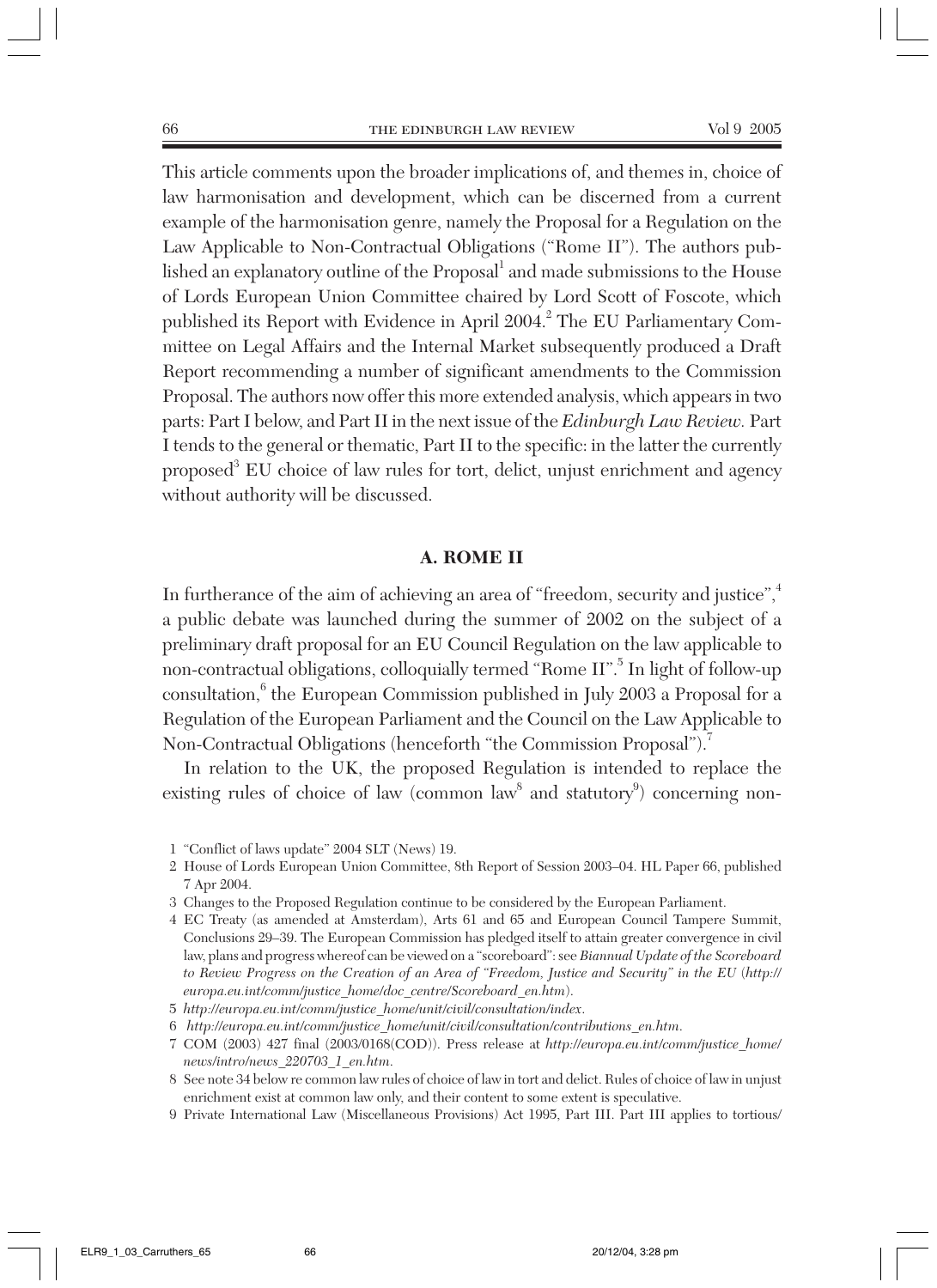contractual obligations. The intention, originally, was that the Regulation would enter into force on 1 January 2005, but that can no longer be regarded as a possibility. Since the instrument is subject to the co-decision procedure, $^{10}$  there is, of necessity, an important EU Parliamentary input. The Commission Proposal did not receive its First Reading during the 1999–2004 session of the European Parliament, and so the matter will be revisited in the new parliamentary session. The European Parliament's Committee on Legal Affairs and the Internal Market has produced a Draft Report (now in revised version)<sup>11</sup> on the Commission Proposal, which is notably critical, and recommends substantial revisions. In the UK meanwhile the House of Lords European Union Committee has published a trenchant appraisal of the Commission Proposal, $^{12}$  offering for consideration by the UK Government no fewer than twenty-one conclusions and recommendations. The situation, therefore, is volatile, not only because of mutinous disaffection at home, but also because of the divergence of view which, perhaps surprisingly, has emerged as a result of the parliamentary process at the European centre.

A combination of factors, including the proposed changes in the Constitution of the EU on the one hand, and disquiet in the regions regarding the details of the Commission Proposal on the other, may well mean that unless the proposed Regulation has an unduly swift passage into operation, the content and character of the harmonised rules ultimately agreed upon will differ to a significant extent from those in the Commission Proposal. Regional misgiving is fuelled not only by concerns about the general thrust of the Proposal and its detail, but also by widespread suspicion that the EU harmonisation programme is being extended beyond what many believe to be its proper province.13 According to the House of Lords EU Committee, member states have not yet given "the Union lawmakers general power to legislate to create an area of freedom, security and justice".<sup>14</sup> Unless or until the Constitutional Treaty comes into being, measures concerning

delictual acts and omissions which occur after 1 May 1996. Section 10 abolishes the common law rules, save in relation to those claims which arise under s 13, namely "defamation claims".

<sup>10</sup> COD/2003/0168. The procedure was introduced to the EC Treaty by the Treaty of Maastricht, and strengthened the European Parliament's legislative powers. The Treaty of Amsterdam made the procedure quicker and more effective. The Treaty of Nice, which entered into force on 1 Feb 2003, improved the decision-making process by extending co-decision to all judicial co-operation in civil matters with the exception of measures relating to family law; in the latter case, the Council acts unanimously and the Parliament is simply consulted.

<sup>11</sup> Draft Report Revised Version on the proposal for a European Parliament and Council regulation on the law applicable to non-contractual obligations ("Rome II") (COM (2003) 427-C5-0338/2003-2003/0168 (COD)) (5 Apr 2004), Rapporteur Diana Wallis MEP, (henceforth "the Wallis Report").

<sup>12</sup> HL Paper No 66 (7 Apr 2004) (henceforth "the Scott Report").

<sup>13</sup> Scott Report, paras 62–78. See also, e.g., P McEleavy, "The Brussels II Regulation: how the European Community has moved into family law" (2002) 51 ICLQ 883.

<sup>14</sup> Scott Report, para 67.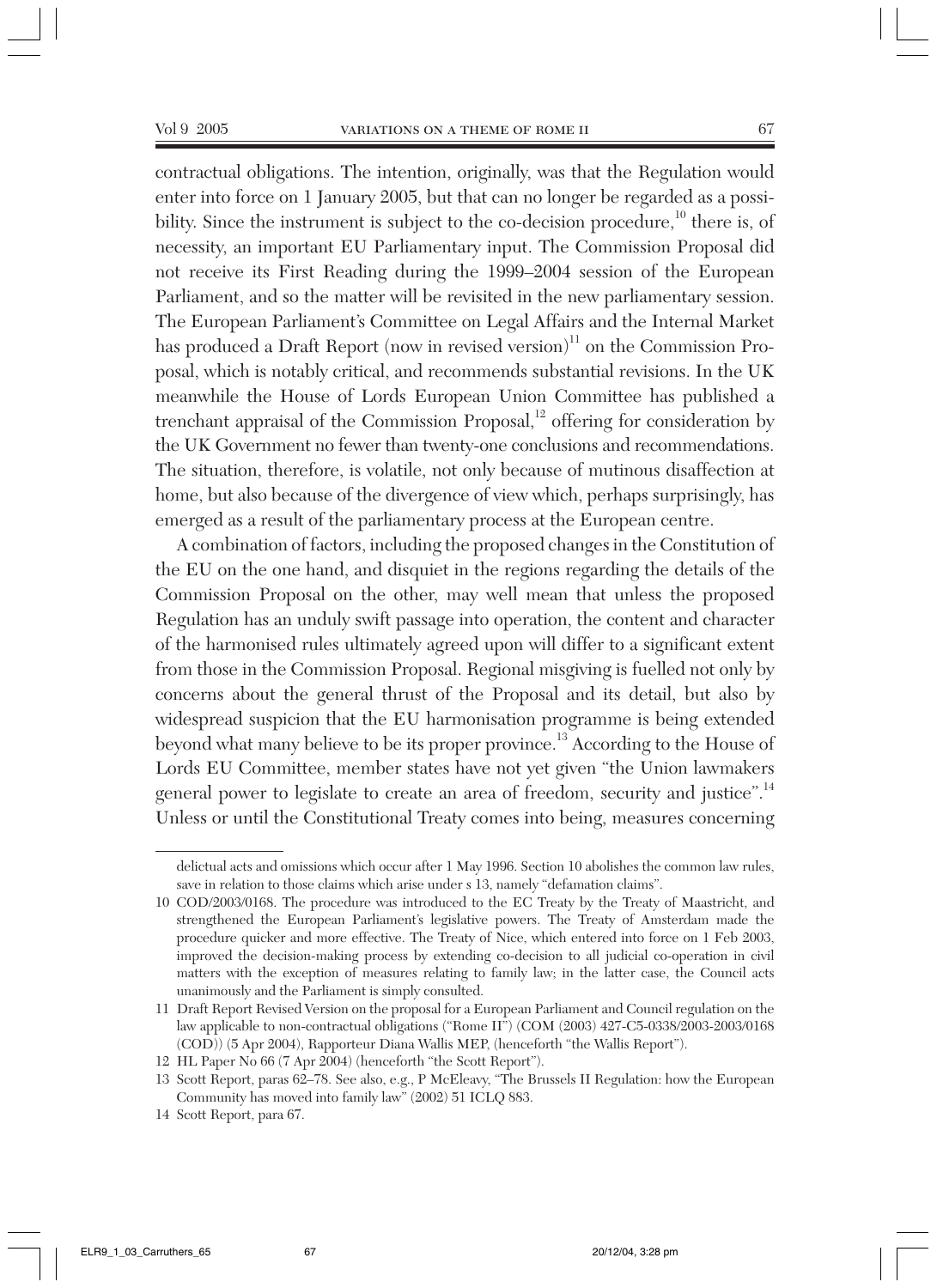judicial co-operation in civil law must be justified by reference to the "proper functioning of the internal market";<sup>15</sup> there is a fundamental question of *vires*.<sup>16</sup> Nevertheless, it is the authors' forecast that the Commission will not be deflected from its desire to harmonise the choice of law rules of member states in this subject area of non-contractual civil liability.

# **B. EUROPEAN AGGRANDISEMENT AND THE INTRA-UK POSITION**

#### **(1) The UK decision to opt in**

The Proposal is subject to the United Kingdom and Ireland's Protocol on Title IV measures,<sup>17</sup> meaning that the UK "need not participate unless a decision is made to opt in".<sup>18</sup> After an initial period of hesitation, the UK Government decided to opt in, seemingly on the general basis that it is better to participate in negotiations and thereby seek to influence them, and on the particular ground that participation in a choice of law harmonisation exercise is more palatable than the prospect of harmonisation of substantive law.19 The House of Lords EU Committee was not convinced by the government's "opt-in" arguments, especially since the government itself had serious doubts about the *vires* of the Commission Proposal, and (crucially) appears to have been unclear about the legal entitlement of the UK, having once opted in, subsequently to opt out if it should form a minority dissenting view at the close of negotiations. Government advisers *now* hold the view that it is very likely that the UK *will* be bound by the Regulation unless the UK, in combination with the requisite number of other member states, constitutes a sufficient blocking minority under the qualified majority voting procedure.<sup>20</sup> One can only marvel at the ineptitude of the government in failing, from the outset, to appreciate (and to disclose) the consequences of its neglecting to clarify its negotiating position, and the repercussions of its political involvement. This apparent inattention has resulted in a situation which, we suspect, causes as much dismay within the European Commission and Parliament as within the UK itself.

<sup>15</sup> Under the Treaty establishing a Constitution for Europe Art III-269(2), this limitation would be removed.

<sup>16</sup> Scott Report, ch 5, Conclusions, para 184: "The Commission has not shown a convincing case of 'necessity' within the meaning of Art 65 TEC. Further, on any construction of Articles 61 and 65 of the EC Treaty there must be the most serious doubts that the proposal can have universal application."

<sup>17</sup> Treaty of Amsterdam, Protocol 4 on the position of the UK and Ireland.

<sup>18</sup> Scott Report, Evidence: Explanatory Memorandum submitted by the Department for Constitutional Affairs (Sept 2003).

<sup>19</sup> Scott Report, para 80.

<sup>20</sup> Scott Report, Evidence: Supplementary Letter from Lord Filkin dated 15 Mar 2004.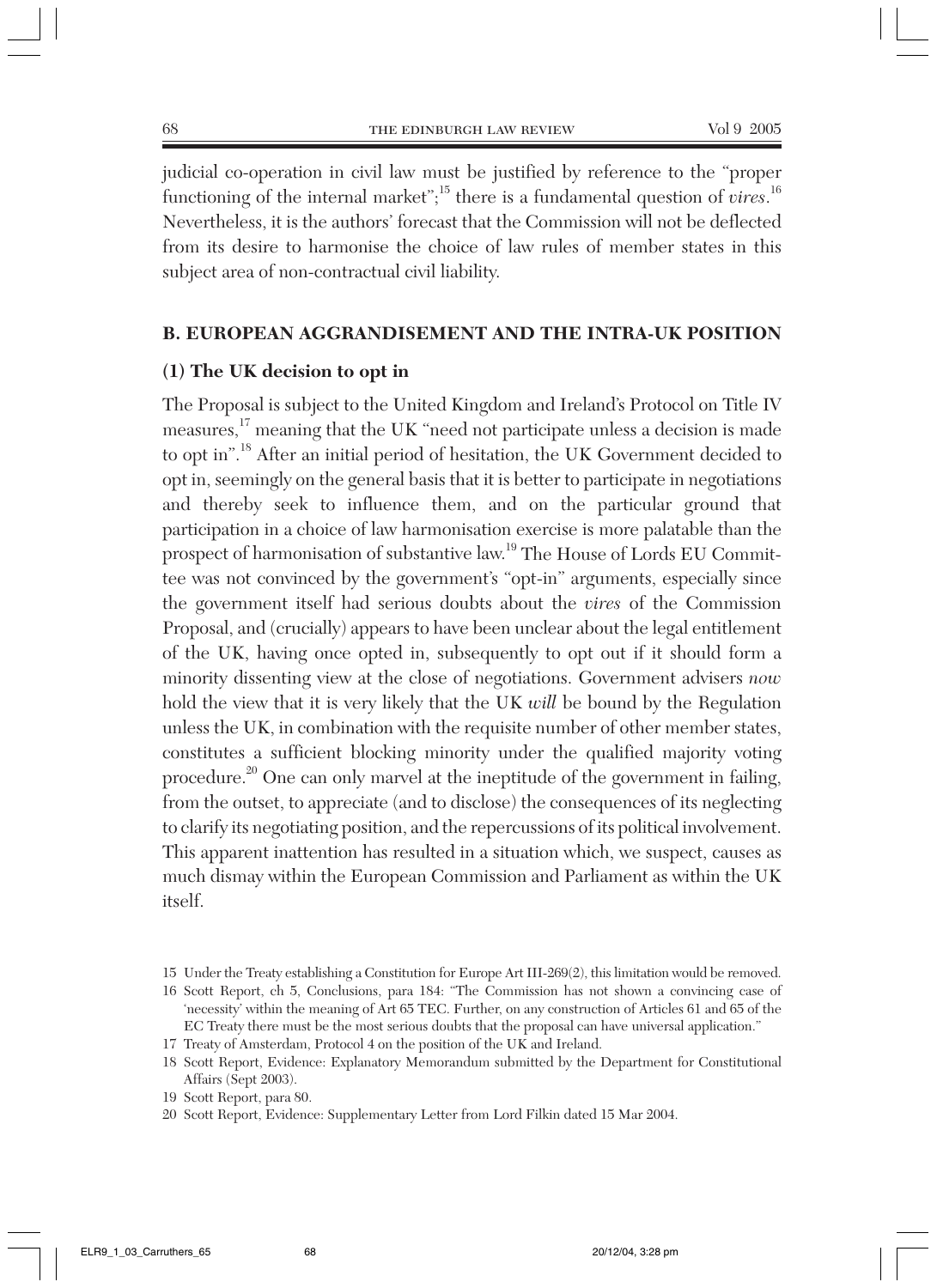#### **(2) Universality**

One of the consequences of opting in to the Regulation is the adoption of the principle of universal application, contained in Article 2 of the Commission Proposal: "Any law specified by this Regulation shall be applied whether or not it is the law of a Member State." The Regulation would, therefore, dictate that the conflict reasoning of a UK forum in *any* case which qualifies by virtue of subject matter, be the contending law(s), that/those of a member state or otherwise.<sup>21</sup> A Scottish or English court adjudicating upon an allegedly delictual/tortious scenario would be bound to apply Rome II, no matter that the scenario were devoid of  $connection<sup>22</sup>$  with any member state, and was replete with connection to one or more non-contracting states.

In adopting a principle of universality the Commission Proposal does not differ from the equivalent rules in relation to contract, contained in the Rome Convention.23 The difference lies rather in the gradual cutting-back of state discretion in the decision whether or not to accept the principle. Whereas the UK took the decision to ratify the Rome Convention (legislative sovereignty residing with the UK Parliament, which, in time, implemented its decision in the form of the Contracts (Applicable Law) Act 1990), the EU political and legislative process, galvanised by the Treaty of Amsterdam, has gathered momentum, bringing inevitably a reduction in state autonomy.<sup>24</sup> When we proceed by means of Regulation (as the EU Commission now deems appropriate when an entire subject area is to be harmonised), all provisions are directly applicable and there is likely to be less scope for individual state reservations, or opportunity to derogate from particular provisions.25

Article 2 contains a power of direction which transcends what is required for the proper functioning of the internal market, and arguably is beyond the legitimate ambit of EU authority. In terms of conflict of laws method and practice, however, it is fair to say that the effect of universal application in contract cases does not appear to have given rise in the UK to any grievance. Indeed a signal benefit of universal application is the suppression of potential differentiation in treatment by

<sup>21</sup> The Regulation would apply equally to the following scenarios: (i) where A, Italian, suffers injury in Scotland, due to the negligence of B, Scottish; (ii) where A, Italian, suffers injury in Italy, due to the negligence of B, Scottish; and (iii) where A, South African, suffers injury in Scotland, due to the negligence of Y, Californian.

<sup>22</sup> E.g *locus* (*delicti* and *damni*), parties' personal laws, or financial/personal consequences.

<sup>23</sup> Article 2, Rome Convention on the law applicable to contractual obligations ("Rome I").

<sup>24</sup> Scott Report, Evidence: Sir Peter North, Written Memorandum, paras 2 and 4. See also Green Paper on the Conversion of the Rome Convention of 1980 on the law applicable to contractual obligations into a Community instrument and its modernisation (COM (2002) 654) ("Rome I Green Paper"), para 2.1.

<sup>25</sup> Though see Scott Report, paras 146 and 200. See note 170 below.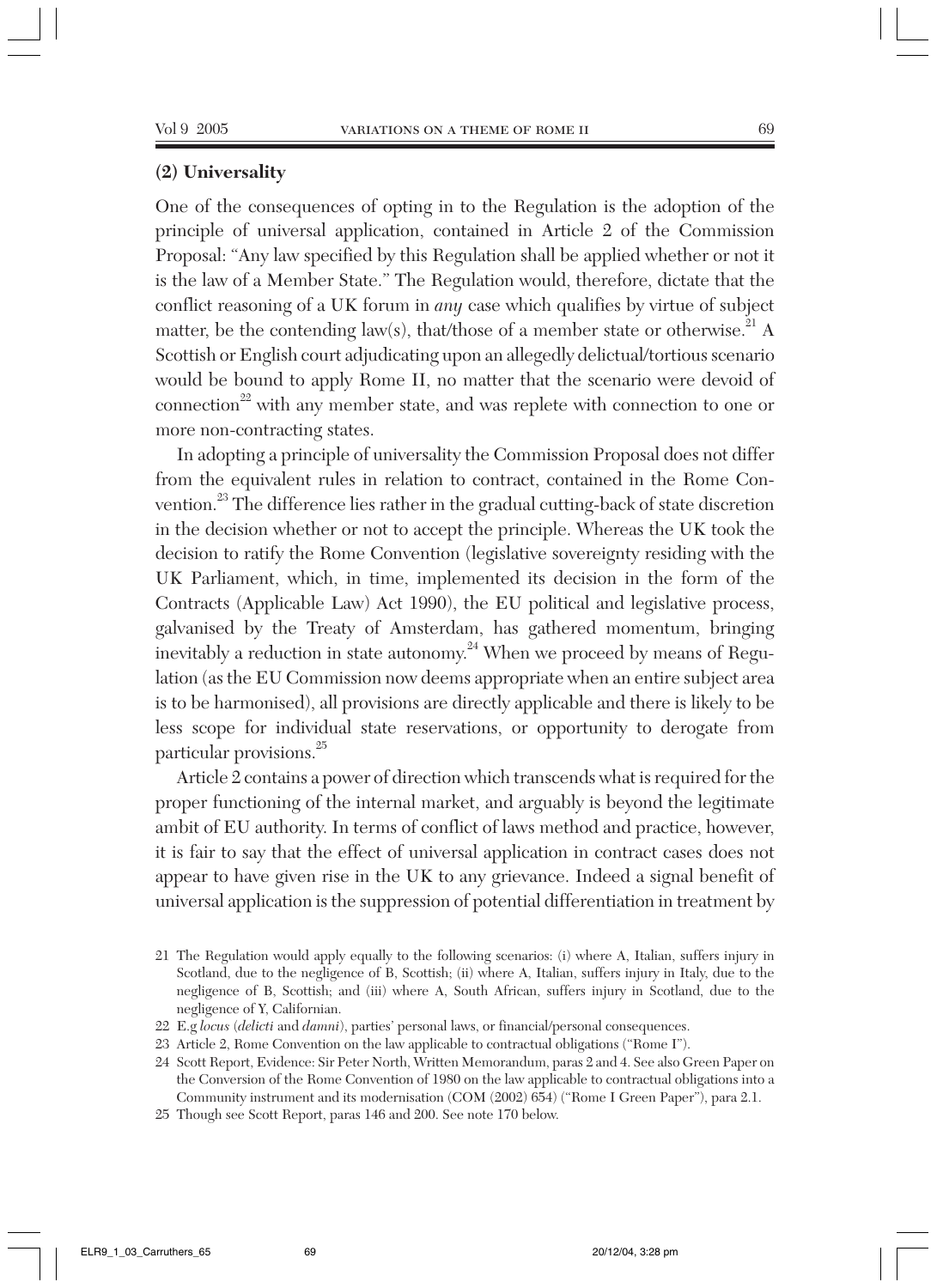the same forum of factually like cases. But the change to pan-European conflict provision in the area of *non-contractual* obligations may be of significance to the non-EU forum-shopper.

While the Scott Report recommends that Article 2 of the Commission Proposal should be deleted, it recognises, for reasons of simplicity and certainty, that there is a "good argument that there should be one set of rules to apply to all cases".<sup>26</sup> Fundamentally, however, the view taken is that "the decision whether to extend the rules in the Regulation to cases not having a Community element should for both legal (*vires*) and policy (external competence) reasons be one for each Member State".<sup>27</sup> The choice is one to be exercised, *not* by the EU Commission and Parliament, but rather, in the case of the UK, by the UK and Scottish Parliaments.

Loss of state discretion is unfortunate, but that should not detract from the merits contained in the principle of universality; $^{28}$  to adopt any other approach would be time-consuming and would effectively be to approve and exacerbate the layering phenomenon which already affects this area of law. It is recognised that defining the (restricted) geographical scope of the Regulation would present a formidable problem: what factors would determine whether a case were intra-EU (justifying application of Rome II), as opposed to non-EU (truly "foreign", justifying application of the national conflict rules of the contracting state forum, rather than Rome II)? $^{29}$  As will be explained below, it is this layering which looks set to be the most troublesome characteristic of the harmonisation process in the twentyfirst century.

# **(3) Intra-UK scenarios: torts and delicts committed within UK, or within a single territorial unit of UK**

The European Commission is determined to achieve its aim of removing disparities in the civil law of member states in order to create a European judicial area,<sup>30</sup> yet it frequently happens that the translation of this aim into the complex legal and political context of a multi-legal system, such as the UK, is not completely or

- 27 Scott Report, para 93.
- 28 Scott Report, Evidence: Mario Tenreiro, in response to Q21: to do otherwise would mean that, "each time, by the application of the criteria determined by the conflict rule [in Rome II] you achieve the application of the law of a third country, you stop the exercise and come back to national conflict rules to determine what law would be applicable". But see Scott Report, para 93, which concludes that Art 2 of the Proposal should be deleted.
- 29 Scott Report, para 94.
- 30 Alongside two further objectives, namely better access to justice in Europe and mutual recognition of judicial decisions (see Arts 61 and 65, EC Treaty).

<sup>26</sup> Scott Report, para 93.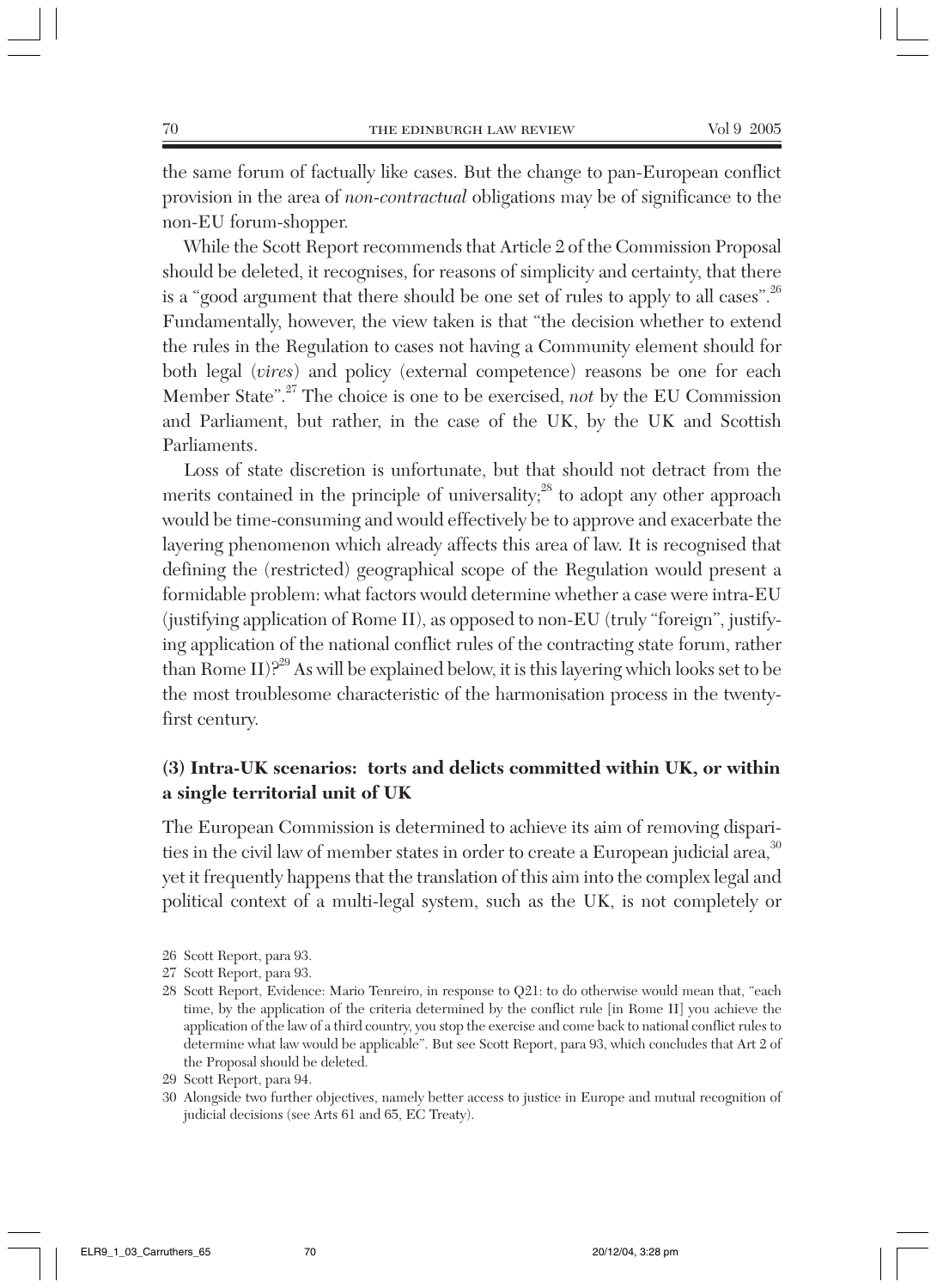carefully understood, accommodated or effected. This perhaps is the fault, or oversight, not of the European centre, but of the multi-legal system state in question, it being the duty of each state to "comply"<sup>31</sup> in a manner which is appropriate to its own system.<sup>32</sup>

Particular mention ought to be made of torts and delicts committed within the UK. According to common law rules, torts/delicts committed in England/Scotland are governed, respectively, by the law of the forum:<sup>33</sup> "One might simply say that the *lex fori* applied, or alternatively that since there was a coincidence of the *lex fori* and *lex loci delicti*, this was another example of the operation of the double rule."<sup>34</sup> It is an unresolved question whether the separate treatment of torts and delicts committed, respectively, within and beyond the English (or similarly, Scottish) forum survives the Private International Law (Miscellaneous Provisions) Act 1995 ("the 1995 Act") (i.e. whether the 1995 Act applies commensurately to delicts committed *within* England or Scotland, with the effect that the forum *qua lex fori* can displace itself *qua lex causae* by means of section 12 thereof).

Despite the apparent clarity of section  $9(6)$  of the 1995 Act,<sup>35</sup> the answer to this question must depend upon one's interpretation of the pre-1995 rule. If one takes

- 31 According to the particular time or period of EU development. In the older, more leisurely programme of law reform, a Convention (e.g. 1980 Rome Convention on the law applicable to contractual obligations) would be followed by enacting UK legislation (e.g. Contracts (Applicable Law) Act 1990). In giving effect to that Convention, Parliament did not avail itself of the opportunity afforded under Art 19(2), which would have removed the obligation to apply the Convention to conflicts solely between the laws of such units. Similarly the opportunity was given to contracting states to make reservations in relation to certain Articles. *Now* the EU Commission prefers to proceed by means of Regulation.
- 32 In the matter of Rome II, the UK Government, in its response to the Preliminary Draft Proposal ("PDP"), expressed no view on the matter of specialities pertaining to multi-legal system contracting states (Art 22, PDP). Although international private law in Scotland is a devolved matter, there was no independent response by, or on behalf of, the Scottish Executive. It is understood that a consensus position was reached between the Scottish Executive and the UK Government, with the result that it was not appropriate for a separate Scottish response to be written (Scott Report, Evidence: Q325). If primary legislation should be required in the UK, it will take the form not only of an Act of the UK Parliament, but possibly also an Act of the Scottish Parliament (Scott Report, Evidence Q320), unless the Sewel procedure were utilised, in terms of which the UK Parliament could legislate, with the consent of the Scottish Parliament, concerning a devolved matter.
- 33 *Szalatnay-Stacho v Fink* [1947] 1 KB 1; *Convery v Lanarkshire Tramways Co* (1905) 8 F 117.
- 34 E B Crawford, *International Private Law in Scotland* (1998) (henceforth "Crawford"), para 13.12. For a full description of the common law rules of choice of law in delict, see Crawford, paras 13.11–13.18. Application, in Scots law, of the rule of double actionability, can be seen in the following cases: *McElroy v McAllister* 1949 SC 110; *Mackinnon v Iberia Shipping Co* 1955 SC 20; *Mitchell v McCulloch* 1976 SLT 2; *James Burrough Distillers plc v Speymalt Whisky Distributors Ltd* 1989 SLT 561. Significant developments in the equivalent English rule can be traced through the decisions in *Boys v Chaplin* [1971] AC 356; *Johnson v Coventry Churchill International Ltd* [1992] 3 All ER 14; and *Red Sea Insurance Co Ltd v Bouygues SA* [1994] 3 WLR 926.
- 35 Section 9(6) provides: "For the avoidance of doubt (and without prejudice to the operation of section 14 below) this Part applies in relation to events occurring in the forum as it applies in relation to events occurring in any other country."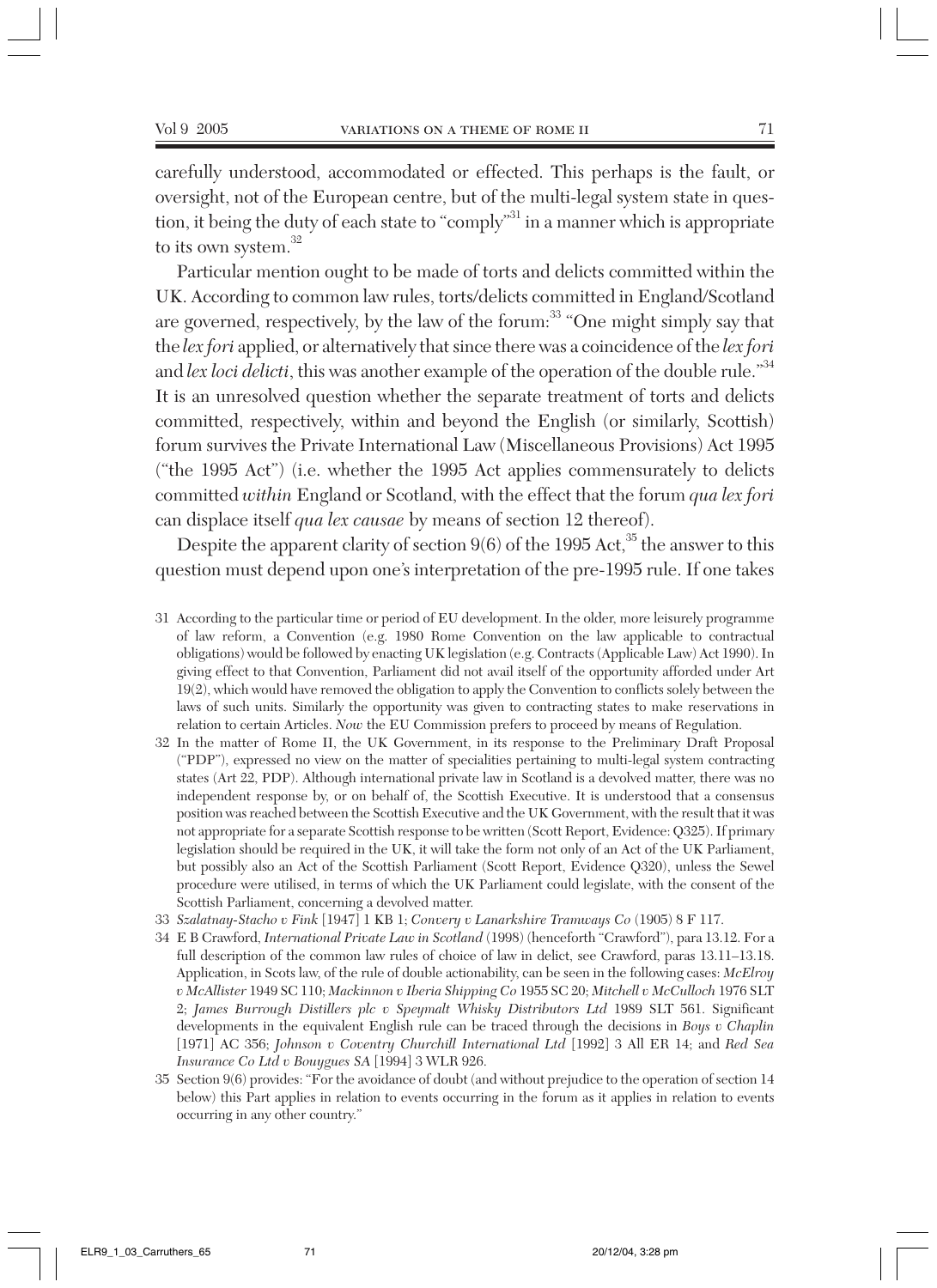the view that, as regards delicts committed in Scotland before 1 May 1996,<sup>36</sup> the *lex fori* applied *qua lex fori*, and *not* as an instance of the double rule, then presumably that rule does survive the Act, $37$  meaning that delicts committed in Scotland after 1 May 1996 still are governed solely by the *lex fori*. <sup>38</sup> If, on the other hand, one construes the pre-1995 rule as a particular instance of the double rule, conspicuous only by the quirk of coincidence of the (Scottish) *lex fori* and the (Scottish) *lex loci delicti*, then, since that rule was abolished by section 10(a) of the 1995 Act,<sup>39</sup> delicts committed in Scotland must be subject (as are delicts committed outside Scotland) to sections 11 and 12 of the Act. This is a matter of importance, since use of the forum's discretion to displace itself *qua lex loci delicti* may be entirely justified, $40$  no less so in the intra-UK context than where an unarguably foreign element presents.

Such ambiguity as exists flows not from the interpretation of section 9(6) (or section 14(2)) of the 1995 Act, but rather from the vacillating characterisation of the pre-1995 rule regarding torts and delicts committed within a single territorial unit of the UK. It is submitted that a Scots or English forum *ought* to be able to displace itself *qua lex causae* by means of section 12 of the Act; and consequently that the Act applies in the same way to cross-border intra-UK conflicts as it does to conflicts involving one territorial unit of the UK and a truly foreign law.<sup>41</sup>

It appears that the Commission Proposal is intended to deal with delictual/ tortious scenarios which are internal to one member state (or to one territorial unit

- 36 Date of entry into force of the 1995 Act.
- 37 Section 10, provides:
	- "The rules of the common law, in so far as they:
	- (a) require actionability under both the law of the forum and the law of another country for the purpose of determining whether a tort or delict is actionable; or
	- (b) allow (as an exception from the rules falling within paragraph (a) above) for the law of a single country to be applied for the purpose of determining the issues, or any of the issues, arising in the case in question,

are hereby abolished so far as they apply to any claim in tort or delict which is not excluded from the operation of this Part by section 13 below."

- 38 Section 14(2) provides: "Nothing in this Part affects any rules of law (including rules of private international law) except those abolished by section 10 above." Although s 10(b) abolishes the rule which allows for the law of a single country to be applied as an exception to the double-barrelled rule, it is doubtful that application of the *lex fori qua lex fori* [if that interpretation of the rule is accepted] amounted to an exception as such. If anything, it is a freestanding rule. It is thought that s 10(b) is directed towards the flexible exception enunciated in *Boys v Chaplin*, and the *Red Sea* exception. One commentary on s 10(b) provides: "The intention of this provision was that other rules of private international law applying in particular classes of case (such as torts/delicts committed on the high seas) would not be affected by the Act, but this could have been specified and made clearer" (*Current Law Statutes*, 1995, vol 3, 42-19).
- 39 Crawford, para 13.20.
- 40 Compare and contrast *McElroy v McAllister* 1949 SC 110.
- 41 Crawford, para 13.20. As to history of discussion of this point, see note 46 below. Cf Contracts (Applicable Law) Act 1990, s 2(3).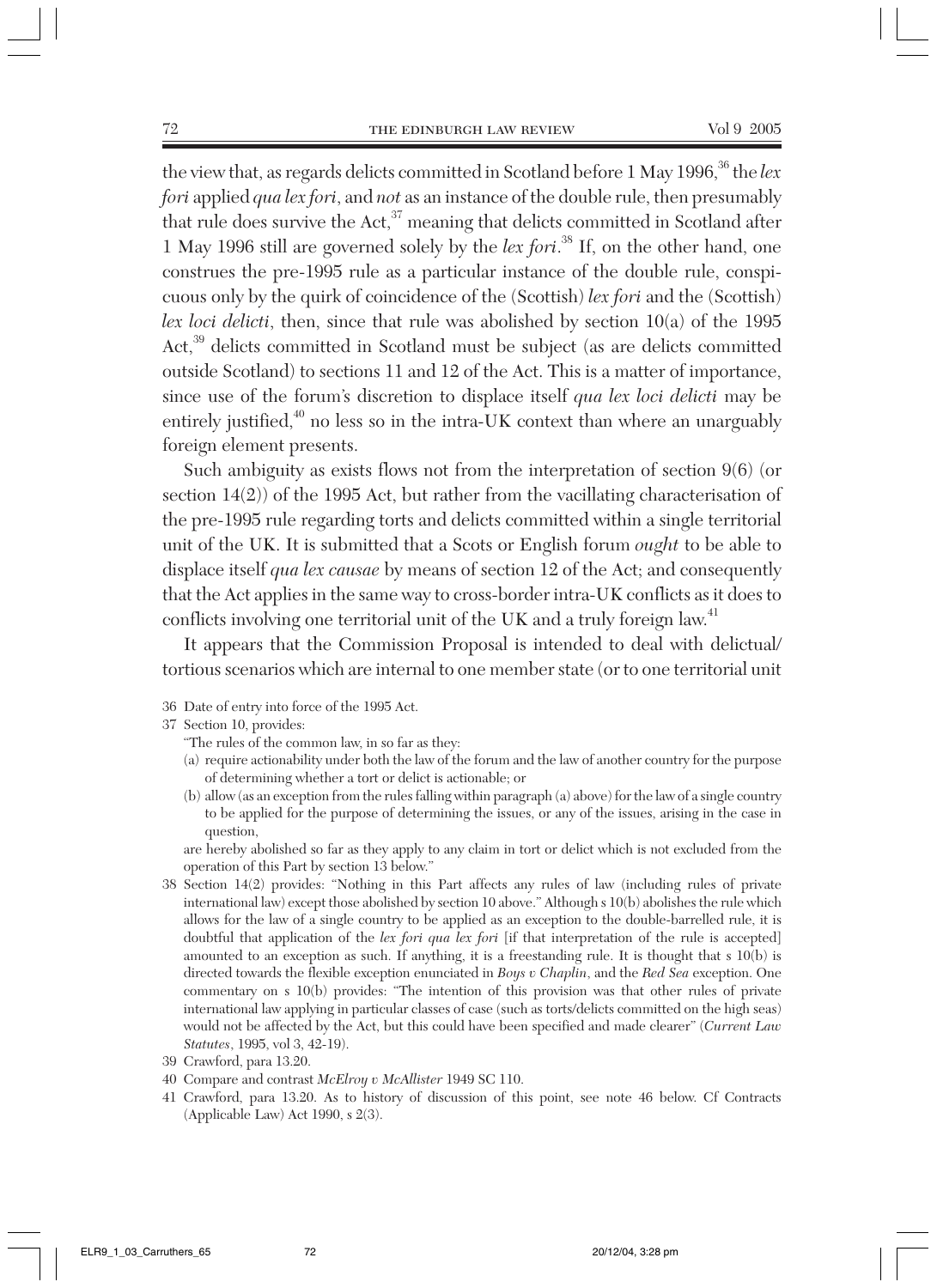of one member state, i.e. that it is intended to apply to delicts committed wholly within Scotland). $^{42}$  But a question arises as to the effect which the Commission Proposal will have on the operation of the 1995 Act as regards cross-border intra-UK cases. Article  $21(2)^{43}$  directs that: "A State within which different territorial units have their own rules of law in respect of non-contractual obligations shall not be bound to apply this Regulation to conflicts solely between the laws of such units" (for example, to a dispute in which the choice of law is between Scots and English law<sup>44</sup>). The likely reaction to this from within the UK is not clear:

What ministers would wish to do in a purely internal UK situation would remain a policy choice for ministers … it would be premature to make a decision on that without knowing what the final content of the regulation would be.<sup>45</sup>

Feasibly, the 1995 Act could continue to regulate cross-border intra-UK disputes.<sup>46</sup> This, in turn, would necessitate preservation of the common law rule of double actionability as regards cross-border intra-UK defamation claims.<sup>47</sup> If the UK were to reserve its position (i.e*.* by restricting the scope of the Regulation to intermember state matters—or at least by disapplying Rome II to intra-UK disputes perhaps not only as a matter of principle, but in protest against the detail of the rules proposed), then an extremely complex and arguably undesirable result would ensue. It is a feature (though one heavily criticised) of the Commission Proposal<sup>48</sup>

- 43 In an echo of Art 19(2) of Rome I.
- 44 E.g. *Ennstone Building Products Ltd v Stanger Ltd* [2002] 1 WLR 3059.
- 45 Scott Report, Evidence: Louise Miller, Scottish Executive Justice Department, Head of Private International Law, Q318. See note 32 above.
- 46 This would be deeply ironic, because in discussions within the UK before the enactment of the 1995 Act the concept of having special rules for intra-UK tortious/delictual situations was considered, and ultimately rejected. In 1984, the view of the Law Commission and Scottish Law Commission in their joint Working Paper, Private International Law: Choice of Law in Tort and Delict, (Law Com No 87, 1984, Scot Law Com Consultative Memorandum No 62, 1984), para 5.92, was that there should be no special rule for torts or delicts occurring in a single jurisdiction within the UK. By 1990 (Private International Law: Choice of Law in Tort and Delict (Law Com No 193, 1990; Scot Law Com No 129, 1990)), opinion had changed, to the effect that where proceedings are brought in the UK, the law of the relevant part of the UK should apply in respect of wrongs committed in that part (para 3.23, to be found in clause 3 of Tort and Delict (Applicable Law) Bill; this clause did *not* appear in the legislation as enacted). See P M North, *Essays in Private International Law* (1993) (henceforth "North, *Essays*", ch 4, 86. Thus, at the end of much discussion, the UK preferred *not* to have special treatment.

48 However, note the difference in this important matter between the approach taken in the Commission Proposal and in the Wallis Report; in the latter the more general approach familiar to the UK lawyer is to be found.

<sup>42</sup> Article 21(1). Obviously, there are cases where it is appropriate for the forum to displace itself *qua lex causae* in favour of a more appropriate law. Contrast earlier reasoning in *Szalatney-Stacho v Fink* [1947] 1 KB 1 where the court considered that it was neither necessary nor justifiable to apply any law other than English in the case of an alleged libel printed in London by one Czech military official against another. See Crawford, para 13.12.

<sup>47 1995</sup> Act, s 13.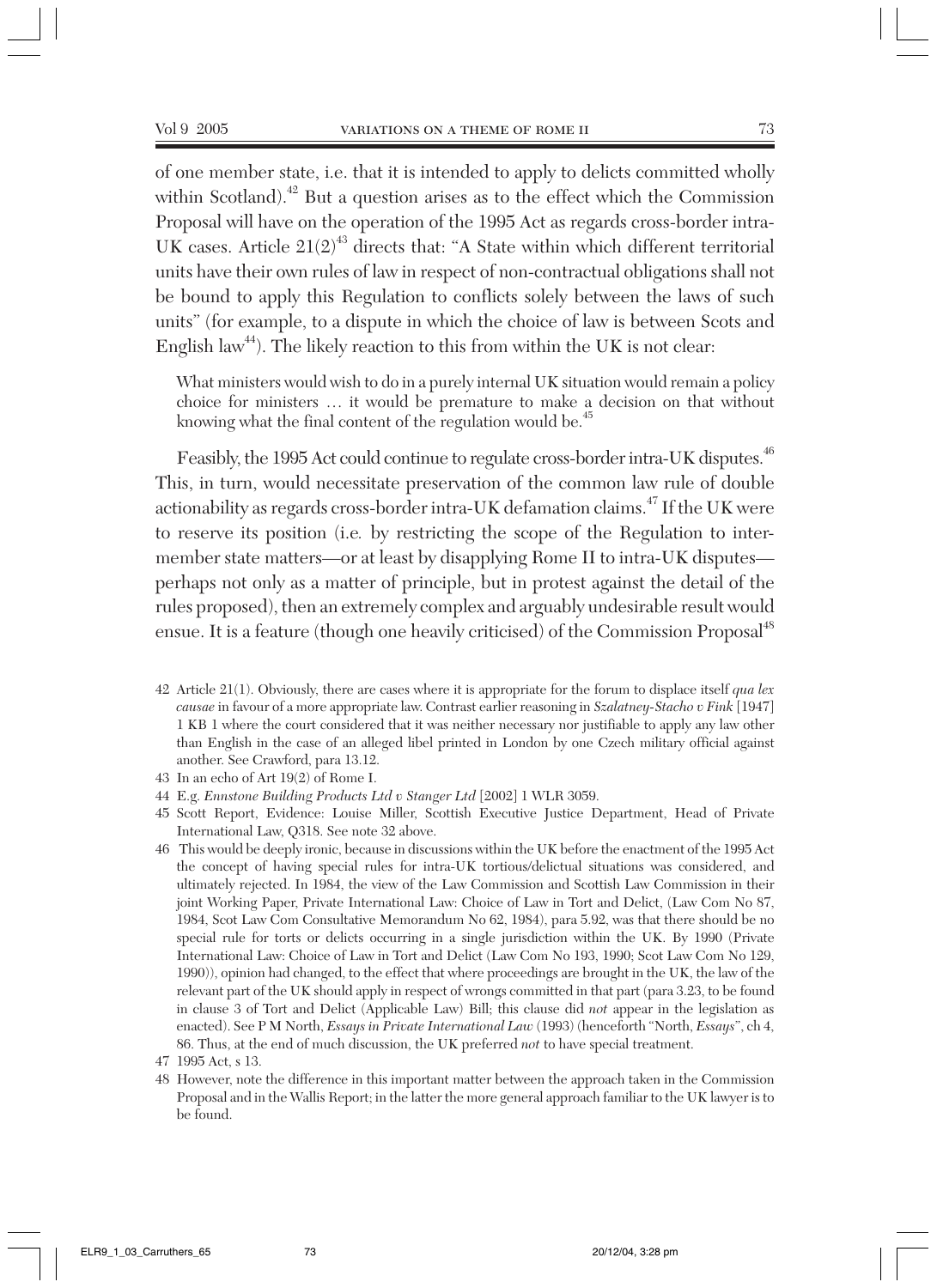that it contains tort-specific rules for areas of modern concern such as defamation, ecology and intellectual property; to introduce yet another layer, providing discrete rules for torts and delicts committed intra-UK seems *de trop*. If that should ensue, there would be an unfortunate difference between the (specific) Rome II and the (general) intra-UK approaches to delictual/tortious claims; a multi-layered choice of law rule would in itself be unattractive, and all the more so if the substantive content of the different layers were divergent in character.<sup>49</sup> The composite structure would be a very unfortunate consequence of an EU law reform programme, a central aim of which is to achieve certainty as to applicable law, and foreseeability of solution.<sup>50</sup>

A similar predicament exists in relation to matters which are excluded from the scope of the Commission Proposal (i.e. those matters listed in Article 1, including noncontractual obligations arising out of family relationships, matrimonial property regimes, trusts and succession<sup>51</sup>). It is presumed that the 1995 Act (or domestic law substitute) will require, in any event, to remain in place for the regulation of such matters,<sup>52</sup> so at the very least a double-layered choice of law rule looks inevitable.<sup>53</sup>

The options for the UK, we suggest, are as follows:

- $(a)$  The UK disapplies Rome II in intra-UK cases,  $54$  with the result that:
	- (i) The 1995 Act would apply to cases excluded from Rome II per Article 1.
	- (ii) The 1995 Act would apply to cross-border intra-UK cases (e.g. *Ennstone* in its tortious/delictual aspect) where the contending laws, at first sight,<sup>55</sup> and upon possible displacement,<sup>56</sup> are confined to legal systems within the UK.<sup>57</sup>
- 49 It is often said that it is difficult to construct a conflict rule in tort/delict given the very wide range of scenarios giving rise to civil liability. But the point we make here is quite different, namely that layering would amount to heterogeneity of choice of law solution set against homogeneity of incidents giving rise to litigation; *prima facie* like cases (of fact, if not geography) would not, under such a regime, be treated as like.
- 50 Commission Proposal, preamble, para 21.
- 51 Presenting a small window of opportunity for argument about characterisation of delictual issues which cross with family law issues, e.g. *Shilliday v Smith* 1998 SLT 976, or the rights of polygamously married spouses to sue in delict.
- 52 But see Scott Report, Evidence: Sir Peter North, Q103.
- 53 Cf choice of law in contract: matters which fall outside the scope of Rome I (per Art 1(2)-(4)) continue to be governed by the common law rule (Crawford, paras 12.21–12.31).
- 54 Maximising the opportunities afforded by Art 21(2) of the Commission Proposal.
- 55 1995 Act, s 11.
- 56 1995 Act, s 12.
- 57 *Ennstone Building Products Ltd v Stanger Ltd* [2002] 1 WLR 3059. The strange thing then would be that, for a future equivalent case, the harmonised European rules in choice of law in contract would apply in so far as the issues in *Ennstone* are contractual; but in so far as they are tortious/delictual, the harmonised European rules upon choice of law in tort/delict would be disregarded.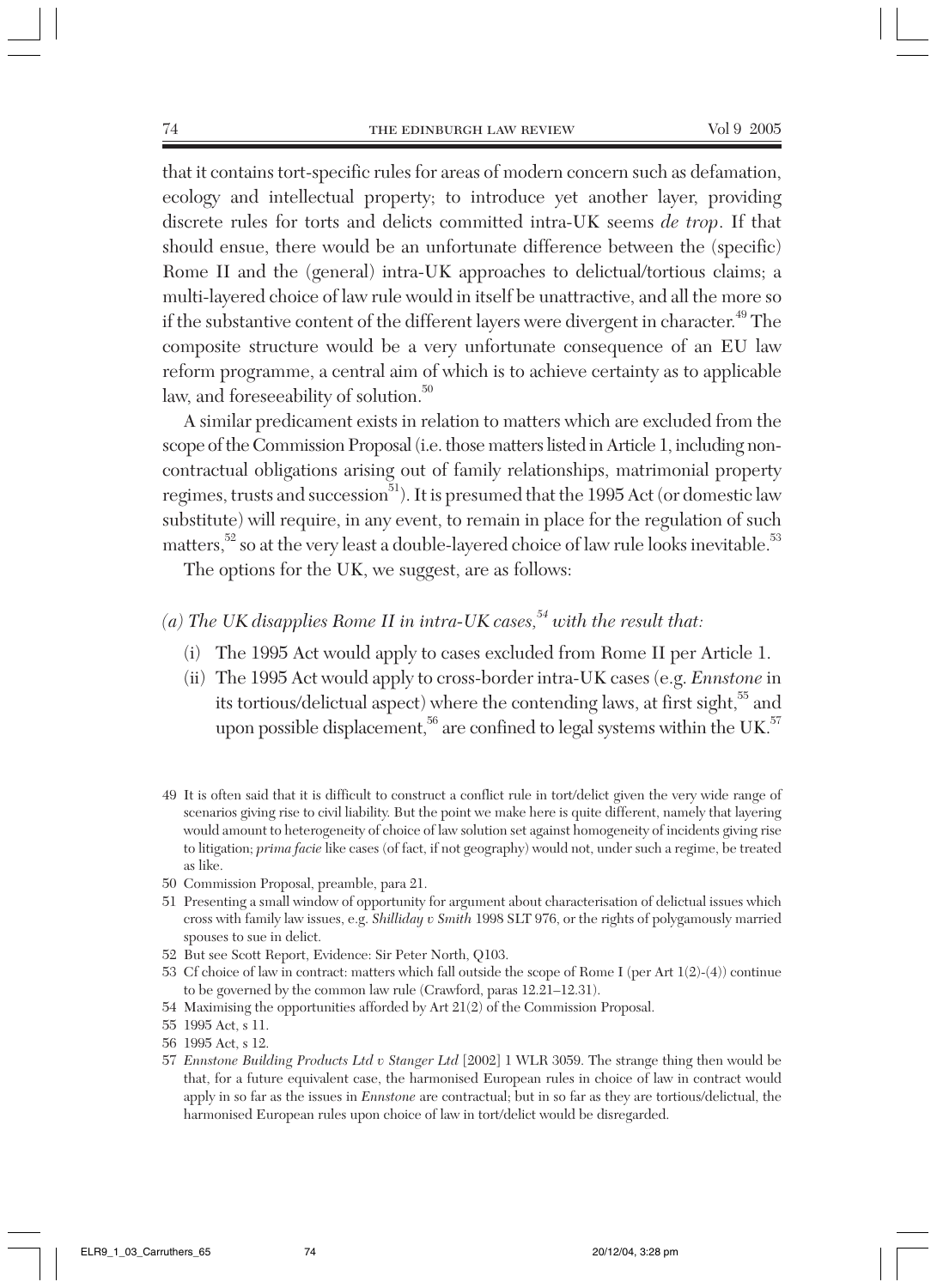- (iii) Section 13 of the 1995 Act would preserve application of the common law rule of double actionability in relation to defamation claims. We may presume that in cases heard before an English forum, the flexible exception could (potentially) operate, but that in cases litigated in Scotland, there would be strict application of the double rule without the flexible exception.<sup>58</sup>
- (iv) Otherwise, in an English or Scots forum, Rome II would apply where at least one of the contending laws, at first sight or upon possible displacement, were extra-UK (EU or extra-EU).<sup>59</sup> This would represent a substantial sacrifice of UK judicial and legislative discretion, in comparison with which the opportunity afforded by Article 21(2) of the Commission Proposal is a paltry concession.

There would exist to regulate intra-UK tort and delict cases a set of rules which, as conceived, were intended principally to apply looking *outwards* from the UK. The ambit of authority of the 1995 Act would be greatly reduced. Those few cases concerning interpretation and application of the Act which have engaged the attention of commentators would be viewed as cases of an interregnum.<sup>60</sup>

# *(b)* The UK chooses to extend the operation of Rome II to intra-UK cases,  $61$  with *the result that:*

- (i) The 1995 Act would apply only to those cases excluded from Rome II per Article 1.
- (ii) Rome II would apply to cross-border intra-UK cases (e.g. *Ennstone* in its tortious/delictual aspect), it making no difference to the matter of choice of law that the contending laws, at first sight, or upon possible displacement, are confined to legal systems within the UK.
- (iii) It would follow from (b) above that intra-UK defamation claims would also be subject to Rome II. $^{62}$  We should witness the final demise of the common law rule of double actionability which had been preserved by section 13 of the 1995 Act. $63$

<sup>58</sup> *James Burrough Distillers plc v Speymalt Whisky Distributors Ltd* 1989 SLT 561.

<sup>59</sup> Although we make special mention of it, no special mention surely need be made of Denmark in this context; Treaty of Amsterdam, Protocol 5 on the position of Denmark.

<sup>60</sup> *Edmunds v Simmonds* [2001] 1 WLR 1003; *Roerig v Valiant Trawlers Ltd* [2002] 1 Lloyds Rep 681; *Hulse v Chambers* [2002] 1 All ER 812.

<sup>61</sup> Waiving the opportunities afforded by Art 21(2) of the Commission Proposal.

<sup>62</sup> A general rule (Art 3 of the Commission Proposal), or the tort-specific rule (Art 6), as ultimately agreed.

<sup>63</sup> Subject to very fine arguments about defamation claims arising out of matters excluded from the scope of the Proposal (e.g., a defamation claim arising out of a family relationship).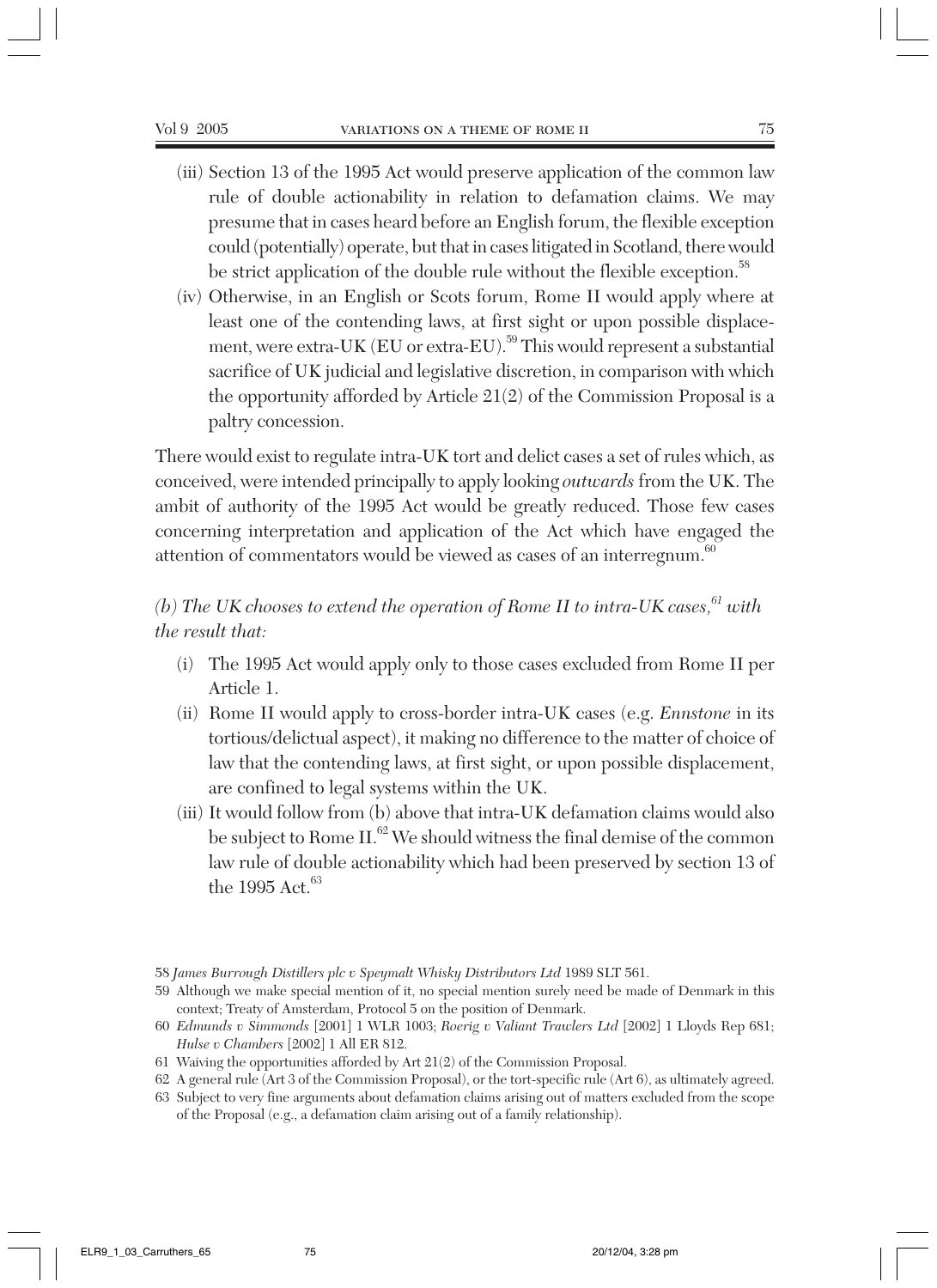In the authors' view, the UK should *not* avail itself of the opportunity to disapply the proposed Regulation to conflicts between the laws of our own constituent jurisdictions.64 But if that is so, close attention will have to be paid to the recasting of the 1995 Act.

In scenario (b), the period of operation of what, in the UK, have been regarded as the "new" choice of law rules in tort and delict would prove to be short, displaced in a decade or thereby by EU-harmonised rules of choice of law, and fulfilling the prophecy that these rules would disappear before the Scots courts even had an opportunity to apply them.<sup>64a</sup> It is difficult to be other than cynical in the matter of the search for the "ideal" choice of law rule in tort and delict, and to accept the intrinsic merit of the latest proposals. The time and ingenuity devoted to the construction of such a rule have been, and continue to be, disproportionate to the number of occasions calling, in practice, for application of the rule.

# **C. DESIGNING CONFLICT RULES IN THE MODERN AGE**<sup>65</sup>

Aside from the particular concern of formulating rules which satisfy the needs and wishes of multi-legal system member states, more general drafting issues arise in relation to the structure of the proposed legislation.

The modern conflict of laws draftsman has a full pattern book at his or her disposal, and there is no shortage of opportunity for the exercise of drafting skills, to say nothing of the political, diplomatic and negotiating skills which the process of harmonisation requires. It now seems impossible to make a survey of drafting techniques without giving proper place to the European parliamentary process.

Within traditional jurisdiction-selection methodology, a choice of law rule can be single, $^{66}$  dual (i.e. cumulative $^{67)}$ ), alternative $^{68}$  or multi-reference, $^{69}$  or split, $^{70}$  or more demanding still in its specificity.<sup>71</sup> Domestic conflict statutes tend to concern

- 64 Cf the UK decision not to avail itself of the opportunity to exclude the operation of Rome I to intra-UK contractual disputes (Contracts (Applicable Law) Act 1990, s 2(3)).
- 64a See recently however *Kelly Banks v CGU Insurance PLC* 2004 GWD 36-729.
- 65 See R D Leslie, "Building blocks for choice of law structures" (1998) 19 *Statute Law Rev* 202.
- 66 E.g*.* the formal validity of marriage is governed by the *lex loci celebrationis*, subject to limited exceptions.

- 68 E.g. a contract will be valid in form if it complies with the *lex loci contractus* or with the (putative) proper law (common law): now see Art 9, Rome I.
- 69 E.g. see generous list of choices of law against which to test the formal validity of a will: Wills Act 1963, ss 1 and 2.
- 70 That is to say, within one legal category (e.g. succession), there may be different choices of law for subcategories: the scission principle in English and Scots conflict rules, to the effect that succession to immoveables is governed by the *lex situs*, and to moveables by the last domicile; not an approach everywhere adopted, nor perhaps that favoured for the future by Europe.
- 71 E.g. Family Law Act 1986, s 46(2)(b)(i), (ii).

<sup>67</sup> E.g. legal capacity to marry (in general and in particular) is governed by the ante-nuptial domicile of each; i.e. capacity by both personal laws (if two there be) is required.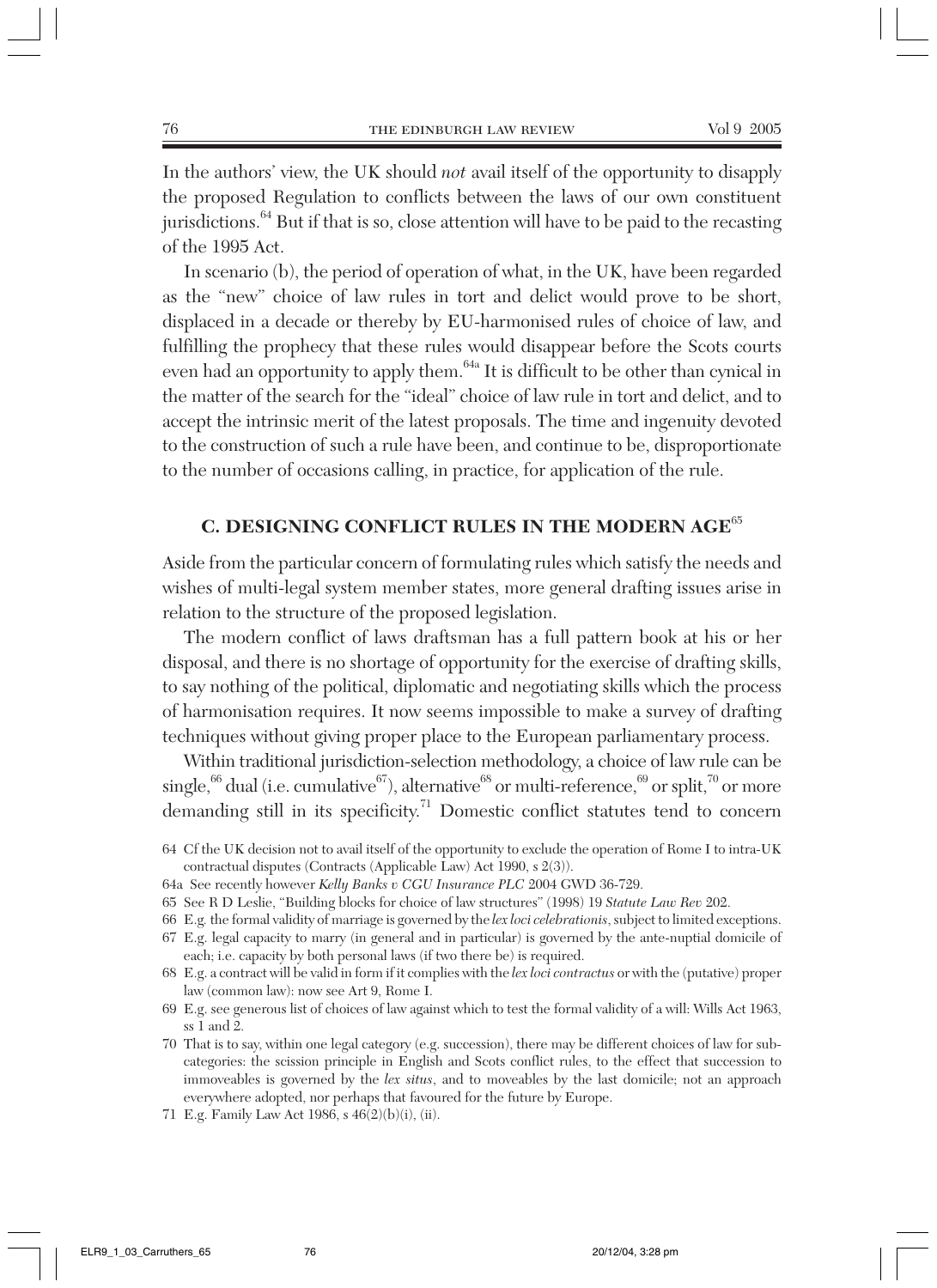choice of law,<sup>72</sup> or jurisdiction,<sup>73</sup> but may comprise both.<sup>74</sup> Such statutes may be concerned entirely with conflict matters (though not always with the same matter<sup>75</sup>), or conflict rules may form a small<sup>76</sup> or larger<sup>77</sup> part of an otherwise "internal" statute. Purely domestic statutes may be the subject of close interpretation when "conflict" circumstances demand (e.g. actings outside the jurisdiction of the forum, or conduct within the jurisdiction of the forum by a foreign domiciliary/ national/resident).<sup>78</sup> Whatever the conflict character of any given piece of legislation—entire,<sup>79</sup> mixed,<sup>80</sup> disparate-topic,<sup>81</sup> vestigial<sup>82</sup>—the incidence in the latter part of the twentieth century of domestic legislation with conflict content is remarkable.

Conflict legislation in the UK tends to come about nowadays in consequence of our duty to implement our commitments following a Convention, international or European, suggested by the "club" to which we belong.<sup>83</sup> International Conventions may be double,  $84$  triple,  $85$  quadruple, or multiple.  $86$  Regardless of their nature, it is essential that they set out their ranking vis-à-vis other Conventions, $87$  and that problems of ranking *within* Conventions be reduced by the drafters anticipating difficulties of interpretation, and obviating such problems through rendering express that which otherwise would be unclear and the subject of debate.<sup>88</sup> This

- 72 E.g. Contracts (Applicable Law) Act 1990.
- 73 E.g. Civil Jurisdiction and Judgments Acts 1982 and 1991.
- 74 E.g. Family Law Act 1986, Part I (Child Custody (Jurisdiction and Recognition and Enforcement)); Part II (Recognition of Divorce etc).
- 75 E.g*.* Private International Law (Miscellaneous Provisions) Act 1995.
- 76 E.g. Unfair Contract Terms Act 1977, s 27(1), (2); Succession (Scotland) Act 1964; Children (Scotland) Act 1995.
- 77 E.g*.* Marriage (Scotland) Act 1977 (cf Marriage Act 1949).
- 78 *R v Atakpu* [1993] 4 All ER 215 (Theft Act 1968); *Fox v Lawson* [1974] AC 803 (Transport Act 1968); *Re Seagull Manufacturing Co Ltd (in liquidation)* [1993] Ch 345. Cf *Krzus v Crow's Nest Pass Coal Co* [1912] AC 590 (PC).
- 79 E.g. Contracts (Applicable Law) Act 1990.
- 80 E.g. Marriage (Scotland) Act 1977.
- 81 E.g. Private International Law (Miscellaneous Provisions) Act 1995.
- 82 E.g*.* Unfair Contract Terms Act 1977.
- 83 E.g. Child Abduction and Custody Act 1985; Contracts (Applicable Law) Act 1990.
- 84 Jurisdiction and recognition/enforcement.
- 85 Jurisdiction, recognition/enforcement, and choice of law.
- 86 E.g. Hague Convention on Jurisdiction, Applicable Law, Recognition, Enforcement and Co-operation in Respect of Parental Responsibility and Measures for the Protection of Children 1996. See also Brussels II Council Regulation (EC) 1347/2000/EC on jurisdiction and the recognition and enforcement of judgments in matrimonial matters and in matters of parental responsibility for children of both spouses; and Brussels II *Bis* (Council Regulation (EC) 2201/2003/EC).
- 87 Contrast Brussels II, Art 37 (but Art 36 permitting earlier pan-Nordic arrangements to continue to apply), and Brussels II *Bis*, Art 60.
- 88 Case C-159/02 *Turner v Grovit* [2004] All ER (EC) 485; Case C-116/02 *Erich Gasser GmbH v MISAT srl* [2004] 1 Lloyd's Rep 222.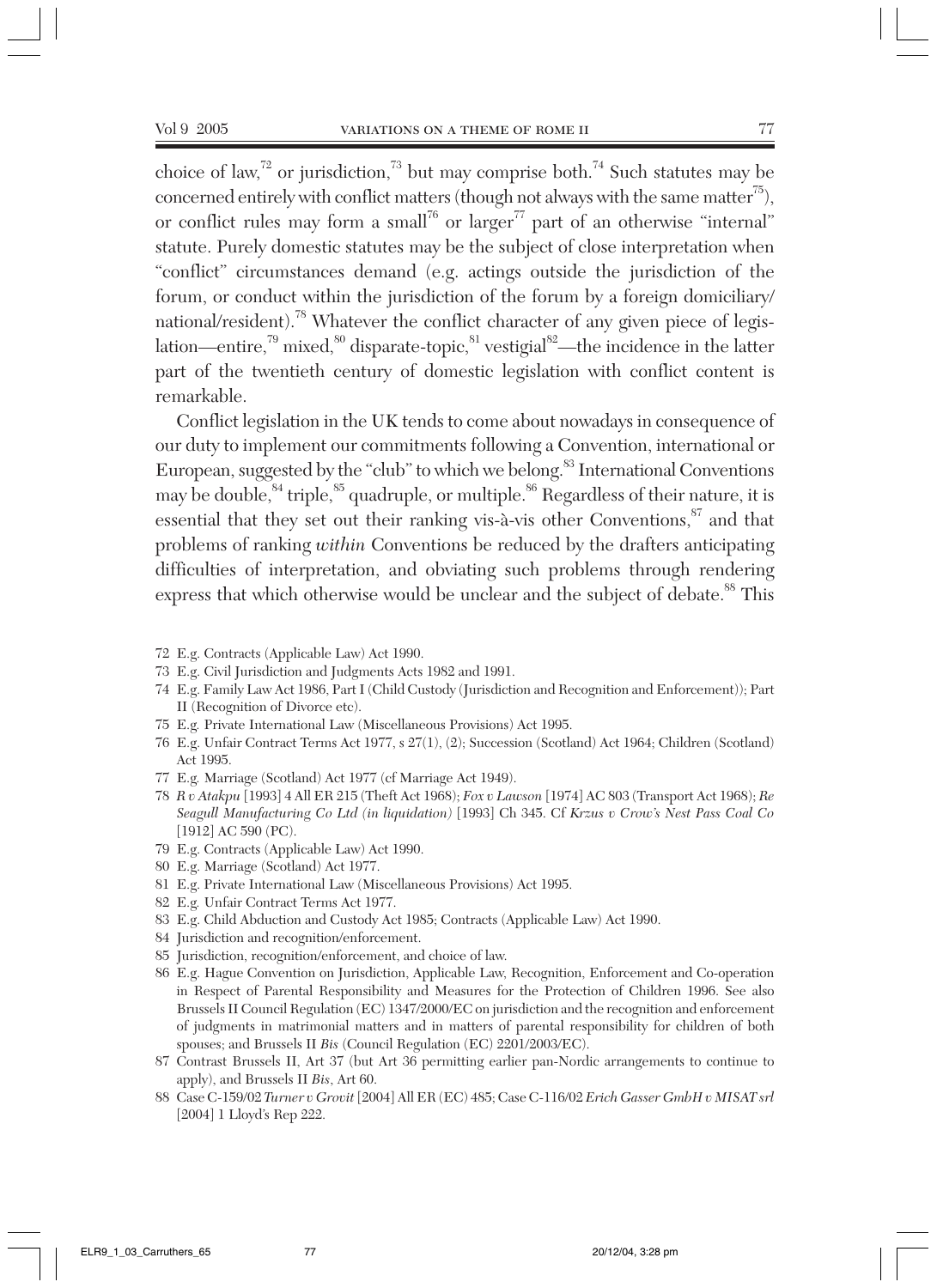exercise of foresight and pre-emption of problems is a counsel of perfection, but we must assume that the growing bank of experience will come to inform future legislative instruments. Resort can ultimately be made (in the EU context) to the ECJ for interpretative rulings, but much mischief can be done before an opportunity for a suitable reference presents.

The habit of proceeding by means of EU Convention<sup>89</sup> seems likely to cease, since the EU now prefers, for reasons of speed, consistency and control, to act by means of Regulation. Some primary legislation in the UK antedates the new wave of EU Regulations and consequently must be amended, more or less comprehensively, by secondary legislation.<sup>90</sup> Another seam of domestic legislation may remain, but with a limited or circumscribed geographical reach,<sup>91</sup> a brutal example being the fate envisaged for the 1995 Act, as explained above.<sup>92</sup> "UK" conflict rules increasingly are subject to change, modification or trimming to meet our international obligations; consequently, UK lawyers, academic and practitioner, increasingly frequently must anticipate, comprehend, advise and be constantly vigilant in relation to incipient changes.<sup>93</sup>

#### **Legislative devices**

#### *(a) Replication and reiteration (across instruments)*

Cascades of rules are not uncommon as a modern drafting technique: by this is meant a rule or set of rules according to which similar scenarios, at different levels, are dealt with in a broadly similar manner, *mutatis mutandis*. The scheme of jurisdiction and enforcement in civil and commercial matters, as originally contained in the Brussels Convention, $94$  is characterised by the unfolding of a scheme, step by downward step, viz: first, the European Community scheme (Schedule 1); next, the Lugano (Parallel) scheme (Schedule 3C); then the intra-UK scheme (Schedule 4); and finally, the rules regulating, for Scotland, the domestic order and residual cases not covered by the earlier Schedules (Schedule 8 and section 20). There is a pattern and a rhythm, a repetition of principles and

- 90 E.g. Domicile and Matrimonial Proceedings Act 1973; Family Law Act 1986.
- 91 An example which comes to mind concerns our relations with Denmark in the matter of jurisdiction and recognition and enforcement of commercial judgments, where Brussels I will continue to apply, and visà-vis recognition of divorces etc, where the Family Law Act 1986, ss 44–52 will continue to apply.

- 93 See, e.g., S Barker and S Smith, "A response to Brussels II a view from Scotland" [2002] IFL 44.
- 94 1968 Brussels Convention on jurisdiction and the enforcement of judgments in civil and commercial matters; see now Council Regulation (EC) 44/2001/EC of 22 Dec 2000 on jurisdiction and the recognition and enforcement of judgments in civil and commercial matters (henceforth "BIR").

<sup>89</sup> Rome I Green Paper, para 2 notes that Rome I "is the only private international law instrument still in the form of an international Treaty. Therefore the question of its conversion into a Community instrument has been raised."

<sup>92</sup> See notes 54–64 above.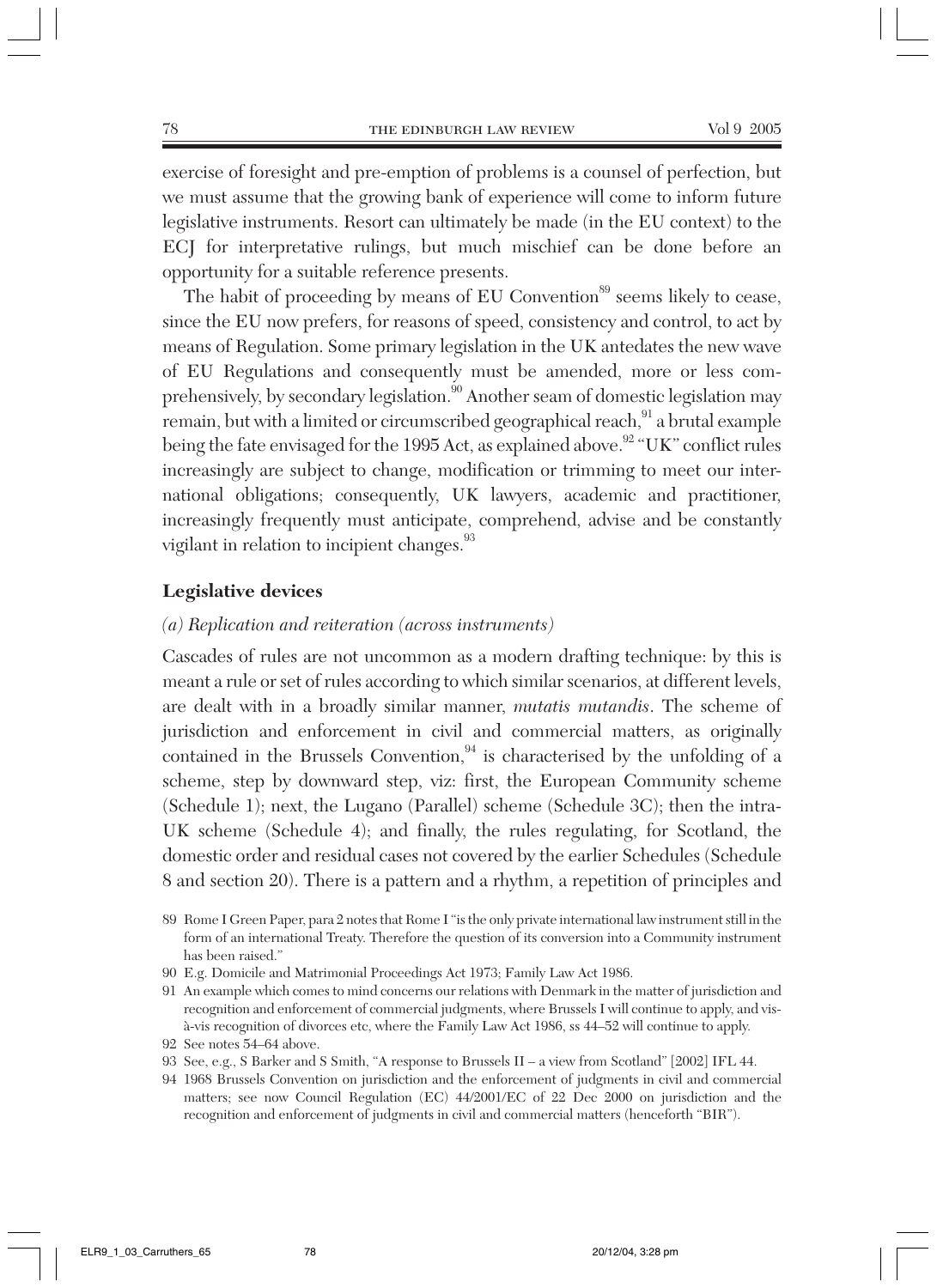phrases, though there are certain differences at the different levels.<sup>95</sup> At the foot, England preferred to retain the existing approach, trimming only where need be, <sup>96</sup> while Scotland chose to restate its rules. $97$  Echoes too, or imitations, are found across and within instruments, e.g. as between Rome I rules of choice of law in relation to consumers and employees and the rules of jurisdiction in relation to such persons contained in Council Regulation (EC) 44/2001/EC.<sup>98</sup>

#### *(b) Formatting provisions: hierarchies, lists and categories (within instruments)*

Hierarchical rules can be found in domestic law.<sup>99</sup> A hierarchy appears to import exclusivity: thus, when a case fits a category, the process of identifying the applicable rule or "correct" outcome is at an end: "the remaining rules are then irrelevant and must be ignored".  $^{100}$ 

In conflict terms, lists of rules sometimes are hierarchical or mutually exclusive, but not always; a list may be facilitative and permissive $^{101}$  (as opposed to prescriptive) in that it contains options of equal standing, a positive outcome occurring if *any* of the options is satisfied.<sup>102</sup>

A segregated category approach may be taken in order to categorise the case in hand and to rule out the application of provisions which consequently are not relevant; Article 3 of Rome I, for example, provides first for contracts which contain an express choice of law or a choice which can be clearly demonstrated, before proceeding to deal with the residue of cases in Article 4.103 Article 4 begins with an anodyne presumption (Article 4(1)); clothes it in Swiss raiment (Article 4(2)); provides special presumptions for special cases (Article 4(3) and 4(4)); and

95 Cf Exclusive jurisdiction clauses, Brussels Convention, Art 17; Civil Jurisdiction and Judgments Act 1982, Sch 4, Art 17 (see further A E Anton and P R Beaumont, *Civil Jurisdiction in Scotland*, 2nd edn (1995) (henceforth "Anton and Beaumont"), para 9.27); and declining by ECJ of task of interpreting Sch 4: *Kleinwort Benson Ltd v City of Glasgow District Council* [1997] 4 All ER 641.

- 97 Report of the Scottish ("Maxwell") Committee on Jurisdiction and Enforcement (1980). See Anton and Beaumont, para 1.36.
- 98 Council Regulation (EC) 44/2001/EC on jurisdiction and the recognition and enforcement of judgments in civil and commercial matters. See also in the matter of interpretation a relationship of mutual support. A UK court must have regard to "relevant" decisions handed down by the ECJ; but national decisions even from low in the hierarchy may cast light: see e.g. *Strathaird Farms v G A Chattaway & Co* 1993 SLT (Sh Ct) 36; and *Daniel v Foster* (Sh Ct) 1989 SCLR 378 (definition of "domicile" within UK meaning).
- 99 E.g. Succession (Scotland) Act 1964, s 2, wherein is found the list of intestate heirs in Scots domestic law.
- 100 Leslie, note 65 above, 206–207.
- 101 Wills Act 1963, s 1 of which is an example of horizontal presentation of optional, facilitative provisions; s 2, which provides "additional rules", is more difficult to characterise.
- 102 Cf Brussels II, Art 2
- 103 Cf Family Law Act 1986, s 46(1), (2).

<sup>96</sup> Anton and Beaumont, para 1.36.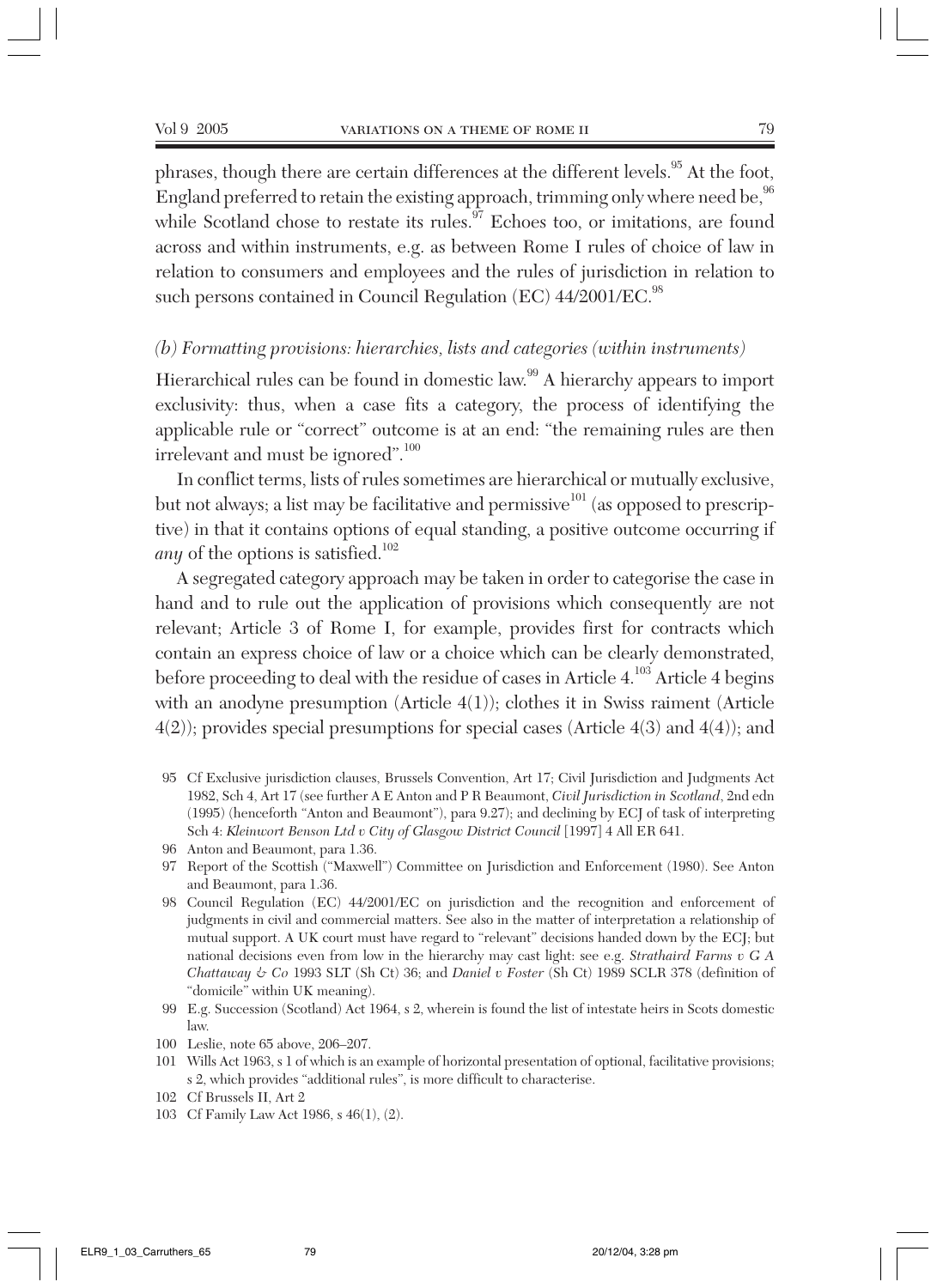then (Article  $4(5)$ ) permits judicial discretion to every contracting state forum<sup>104</sup> to depart from application of the preceding paragraphs. Order of appearance may or may not be significant.105 Even in a multi-faceted rule containing no hierarchical element (the aim thereof being to regulate different categories of case), one expects nevertheless to see the discretionary provision at the end; that which comes later may eclipse a provision which appears earlier.<sup>106</sup> Modern legislative instruments therefore can be at odds with the irrebuttable law of the physical world that water cannot return uphill. $107$ 

Rules such as Article 4 of Rome I and Article 9 of the Commission Proposal are the drafters' attempt to regulate a large and important area of law in small compass by the only verbal means at their disposal, i.e. by a series of provisions, the interrelationship of which may be harder to understand than at first appears. Article 4 is an example of modern drafting where the subject matter calls for a series of provisions fitting different categories of case. For reasons of clarity, the provisions cannot be presented in continuous prose but must appear in sequential paragraph form.

# *(c) Framing substantive conflict provisions: rules, presumptions, displacement and discretion (within provisions)*

In Rome I, the "principal" provision (Article  $4(1)$ ) is explained by means of a presumption (Article  $4(2)$ ), which itself may be disregarded (Article  $4(5)$ ).<sup>108</sup> The presumption (Article 4(2)) may be dislodged by alternative presumptions of some particularity, but of equal weight to Article 4(2), viz: Article 4(3), concerning immoveable property, and Article 4(4), concerning carriage of goods. Last, numerically, is Article  $4(5)^{109}$  in terms of which, not only may the presumptions in Article 4(2), 4(3) and 4(4) be disregarded (if it appears from the circumstances as a whole that the contract is more closely connected with another country), but also

- 104 "Paragraph 2 shall not apply if the characteristic performance cannot be determined, and the presumptions in paragraphs 2, 3 and 4 shall be disregarded if it appears from the circumstances as a whole that the contract is more closely connected with another country" (Art 4(5)). As has become notorious since, there has emerged a wide variation in how the relationship between Arts 4(2) and 4(5) of Rome I is interpreted. See E B Crawford and J M Carruthers, "Conflict of laws update" 2003 SLT 137 (henceforth "Crawford and Carruthers") at 138.
- 105 Leslie, note 65 above, 207.
- 106 It is observable that courts may often use Art 4(5) to displace Art 4(2) of Rome I.
- 107 Cf Stair, *Institutions* 1.4.9: "This right of the husband in the goods of the wife is so great, that hardly can it be avoided by the pactions of parties, whereby if anything be reserved to the wife during the marriage … the very right of the reservation becomes the husband's *jure mariti* … as always running back upon the husband himself; as water thrown upon an higher ground doth ever return."
- 108 Morison J in *Definitely Maybe (Touring) Ltd v Marek Lieberberg Konzertagentur GmbH* [2001] 4 All ER 283. The Rome I Green Paper proposes some strengthening of Art 4(2), but not to the extent of conversion of the presumption to a strict rule (with or without exception).
- 109 Cf Rome II, Arts 3(3) and 9(5).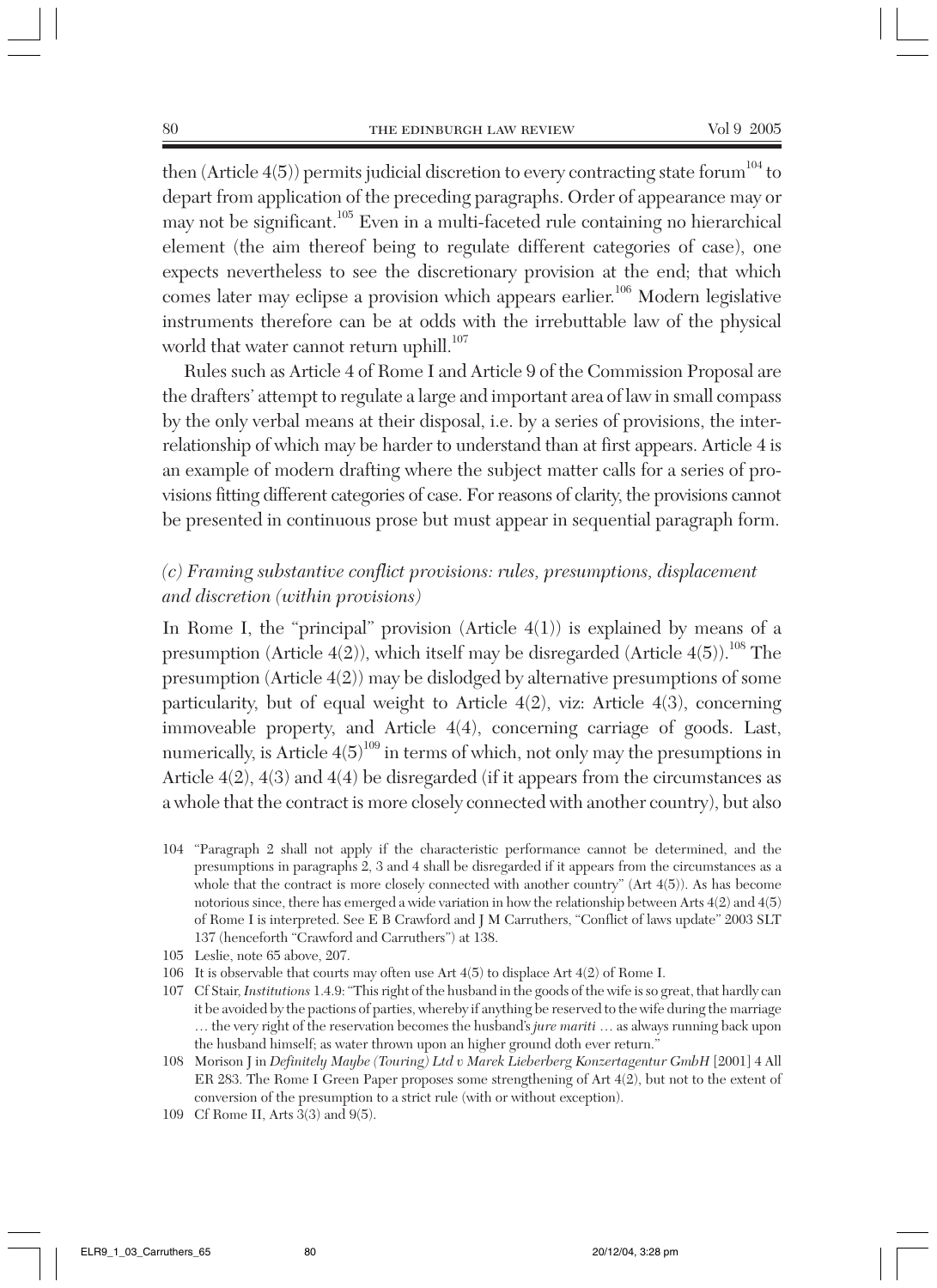the non-application of Article 4(2) is authorised (on the ground that the characteristic performance of the contract cannot be determined). A consequence of the express terms of Article 4(5), therefore, is that, by inference, any forum in a member state may use its pre-existing conflict rules to ascertain the applicable law (i.e. the law of closest connection). Leslie notes that with hierarchies current or proposed, "one would expect the last rule to deal with residual matters completing the cover of the area in question".<sup>110</sup> That is evident in Article  $4(5)$ .

By contrast, the approach taken throughout Rome II is to set out the proposed choice of law provisions as *rules*, not presumptions. This is a point in respect of which the Commission Proposal and Wallis revisal are in accord. The favour shown to the *rule* over the *presumption* in this type of commonly found multi-faceted, non-hierarchical, modern conflict provision is indicative of the growing confidence and zeal of European legislators.

In considering the subject of displacement of rules, Leslie<sup>111</sup> notes, among many interesting examples, the "exception *in* a choice of law rule"<sup>112</sup> and the "exception *to* a choice of law rule".<sup>113</sup> The latter normally will serve as a rule of displacement, displacement being justified at whatever level, or threshold, in any given case, is set by the legislature in its choice of words $^{114}$  (and the courts in interpretation thereof $115$ ).

Alternatively, with a small twist, the exception to a choice of law rule might be regarded as of the species of presumption-rebutting factor.<sup>116</sup> In this way the direction to the court is itself displaced by discretion, constituting or justifying wider opportunity and autonomy for the court. One notes, for example, the power of rebuttal contained in Article 4(5) of Rome I which gives the forum discretion to depart from the rule and presumptions previously narrated.<sup>117</sup> It would appear, therefore, that regardless of whether the main provision is set by rule or presumption, a discretion always is made available to the forum. Often there will be permitted free exercise of this discretion, but it is noteworthy that the incidence of

- 110 Leslie, note 65 above, 207.
- 111 Leslie, note 65 above. See also C J M Morse, "Making English private international law", in J Fawcett (ed), *Reform and Development of Private International Law: Essays in Honours of Sir Peter North*', at 273.
- 112 E.g. 1995 Act, s 13.
- 113 E.g. 1995 Act, s 12,
- 114 E.g. in the tortious context, "substantially more appropriate" (1995 Act, s 12), which ultimately was preferred to "insignificant connection" (Tort and Delict (Applicable Law) Bill).
- 115 E.g. *Edmunds v Simmonds* and *Roerig v Valiant Trawlers Ltd*, note 60 above.
- 116 Leslie, note 65 above, 208.
- 117 Cf Rome II, Commission Proposal, Arts 3(3) and 9(5); these provisions do not entirely mirror the function of Art 4(5), Rome I. Whereas the latter operates to "complete the cover" *and* to provide a rule of rebuttal, the former operate *only* as a rule of rebuttal. For an example of a rule which seeks only to complete the cover, see 1995 Act, s 11(2)(c).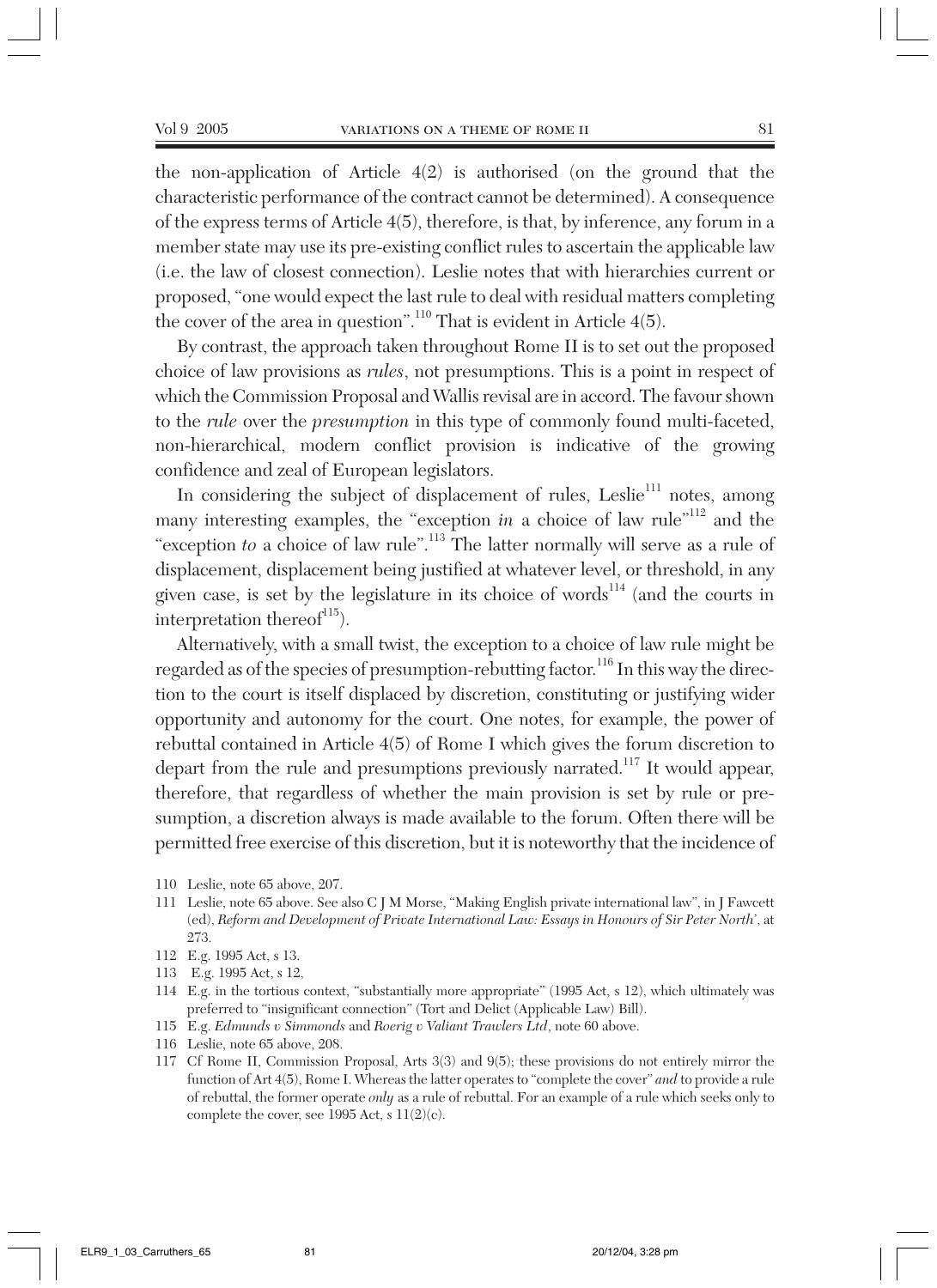what one might describe as a "guided discretion" to assist the court (or perhaps subliminally to inhibit it) is to be found increasingly in late twentieth-century English legislation, domestic and conflict.<sup>118</sup> The manner in which the Wallis Report approaches the drafting of the relevant discretionary provisions in Rome II is therefore familiar; in the Wallis version of the discretionary exception to the principal rule for choice of law in tort and delict (new Article 3), the provision is framed in the form of a guided discretion in terms of which the forum *may* take into account four named factors, having regard also to the expectations of the parties and to the need for certainty and uniformity of decision.

It is a banality to say that the aim always is to find a "rule" which combines certainty and predictability, with the "right" potential for flexibility;<sup>119</sup> devices such as the fettered or guided discretion conferred upon a court might be seen as helpful, or alternatively as overly controlling in that what is suggested as appropriate for inclusion in the decision-making process may cause to be overlooked other potentially admissible factors, thereby nudging the court towards what is, in effect, the pre-ordained, preferred outcome. One might question whether guided discretion is a contradiction in terms.

#### **D. PARTY AUTONOMY IN TORT AND DELICT**

Section C above pertains to the framing of (conflict) "rules", and legislative devices which permit derogations from the main rule or presumption. These derogations are open to exercise by the forum, as, of course, is the overarching power, not so far challenged, of rejection of the applicable law in the name of public policy on the ground of offensive content, with the consequence that the rule of the *lex fori* would apply by default. Another, more common, way of excluding the application of the otherwise applicable law is to permit parties to make their own arrangements.

#### **(1) Individualism by individuals**

It is notable that while member state autonomy and the freedom to enter reservations so as to retain a state's national conflict rules are under constant threat of being eroded, *individual* party autonomy is gaining favour as a principle in EU

<sup>118</sup> E.g. Inheritance (Provision for Family and Dependants) Act 1975; Matrimonial and Family Proceedings Act 1984, Section III.

<sup>119</sup> The divergence between the terms of the Commission Proposal and the Wallis Report is that while the former leans to certainty and a tort-specific approach, in a manner familiar to Civilian lawyers, the latter could be said to amount to an Anglo-Saxon riposte in its more general and flexible regime, and its preference for judicial discretion. The exercise of discretion is second nature to a Common Law judge, but alien to a Civilian.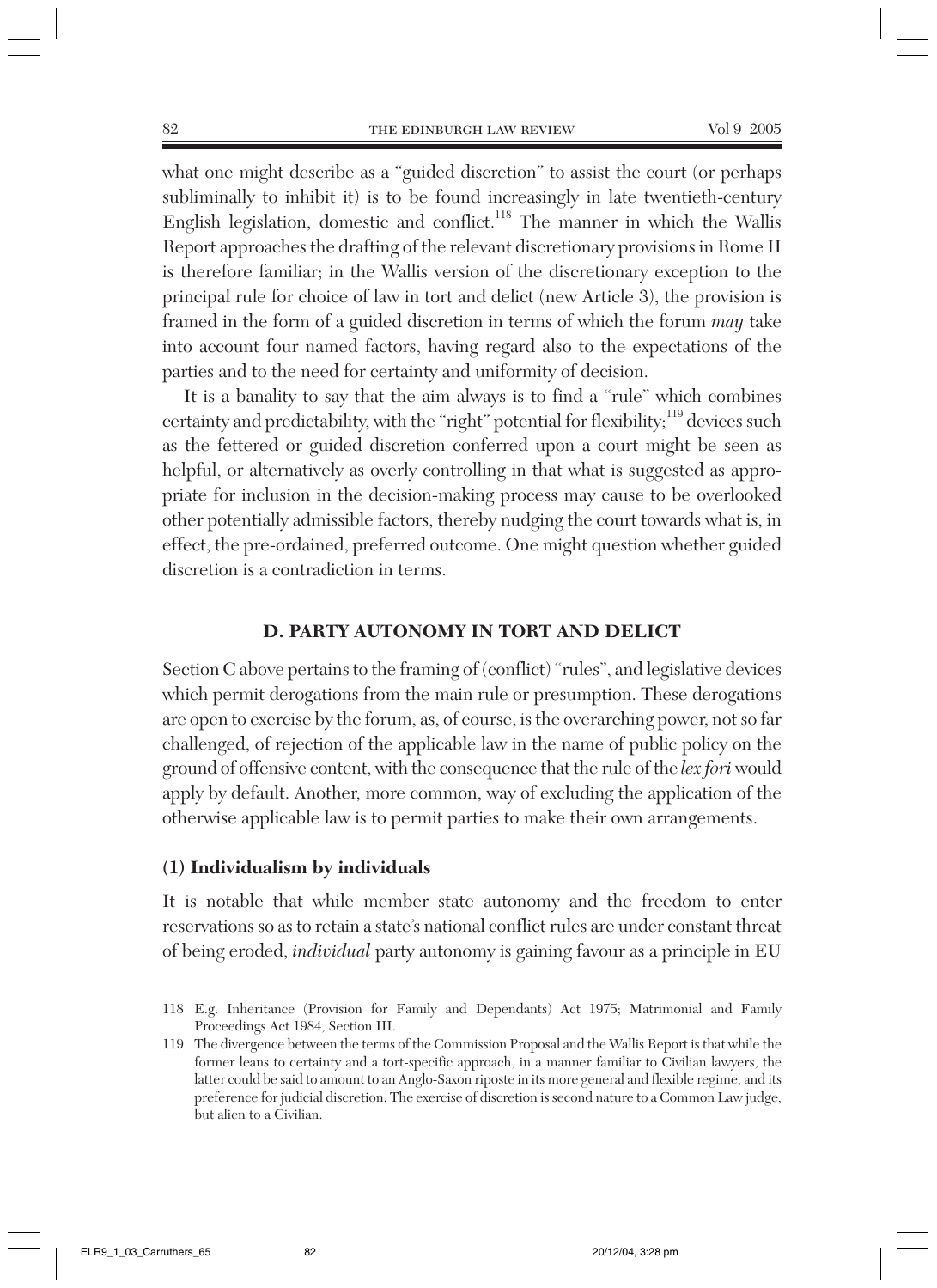legislative instruments. Party choice in relation to choice of law increasingly is permitted, even encouraged—though generally it is reined in by the concept and imposition of "mandatory rules"; and in the case of choice of jurisdiction, by provisions designed to protect weaker and presumably ill-advised parties from making choices which are not in their best interest.<sup>120</sup>

The principle of party autonomy has long been accepted in choice of law in contract. A laissez-faire approach to the resolution of choice of law problems is a solution which accorded with the nineteenth-century principle of sanctity of contract.121 Domestically and conflictually, the UK Parliament has intervened to ensure that persons who, potentially, may be regarded as disadvantaged are protected; over time, certain parties have ceased to be regarded as their own legislators, and state interventionist protection has become notable.<sup>122</sup> Nevertheless the concept of party choice of law still retains its vigour in the context of choice of law in contract, $123$  and it is the authors' impression that the concept is undergoing a resurgence of popularity more generally, at least in certain influential quarters.<sup>124</sup>

In  $1984^{125}$  the Law Commissions, when scrutinising the subject of choice of law in tort and delict, recommended that:

It should be possible (before or after a tort or delict has occurred) to agree by means of contract what law should govern the parties' mutual liability in tort or delict. Such agreement should be effective whether or not it results in the application of the law of the forum.<sup>126</sup>

Oddly, the issue of party autonomy was not addressed in the ensuing Report,<sup>127</sup> or in Part III of the 1995 Act. The 1995 Act makes no mention of the principle of party autonomy.<sup>128</sup> Given the uncertainty that prevailed in 1984 as to whether or

- 120 Cf in the matter of party choice of jurisdiction, the protective wording of Arts 13 (insured persons), 17 (consumers) and 21 (employees) in BIR.
- 121 Classically expressed by Sir George Jessel MR in *Printing & Numerical Registering Co v Samson* [1875] LR 19 Eq 462 at 465. See P Nygh, *Autonomy in International Contracts* (1999) (henceforth "Nygh"), ch 1.
- 122 Nygh, 28.
- 123 Nygh, ch 11, argues that from a pragmatic point of view, party autonomy is desirable for the new era of globalisation of trade and commerce, and from the idealistic standpoint, it accords with the human right to arrange one's business as one sees fit, subject to public order restrictions and prevention of "exploitation of the weak" (a stance which surely represents a retreat from post-War state protectionism, though, as Nygh makes clear, "freedom of contract should be genuinely, and not merely formally, free"). One might say that, viewed in this light, Rome I, Arts 5 and 6, though *prima facie* restrictions on the sanctity of contract, are in fact seeking to secure "genuine" freedom of contract.
- 124 Scott Report, Evidence: A Briggs, paras 9 and 18; R Fentiman, paras 9.1 and 9.30; Sir Peter North, para 10; Association of British Insurers, para 2.6; and City of London Law Society, para 8.1.

- 126 1984 Consultation 265, para 7.3.1(a).
- 127 1990 Report.

<sup>125 1984</sup> Consultation.

<sup>128</sup> Sir Peter North described this as the "sin of omission" ("Torts in the dismal swamp: choice of law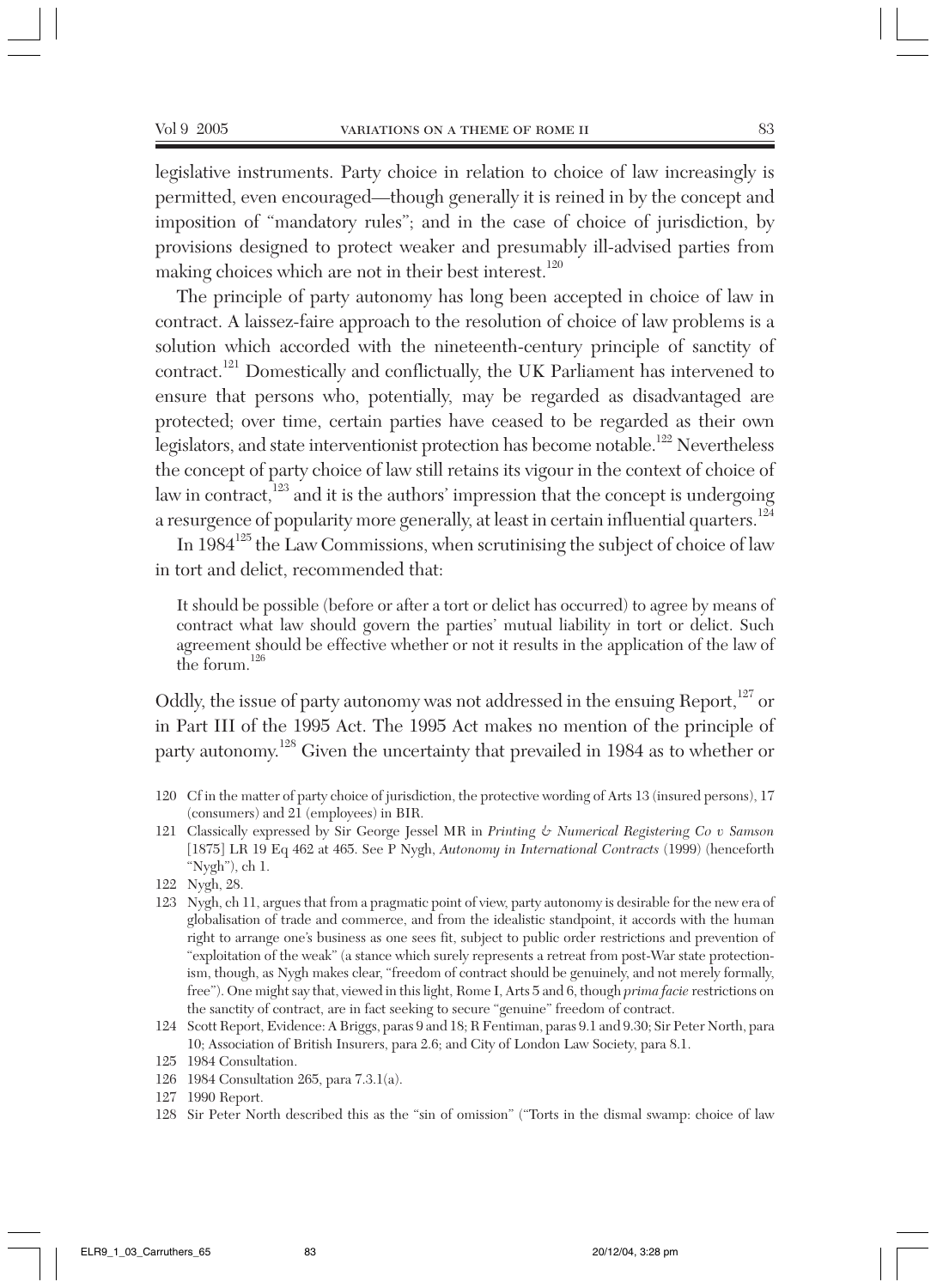not party autonomy was permissible under the common law rules of choice of law in tort and delict, $129$  and the subsequent paucity of legislative or judicial direction in relation to the principle, the current "UK" position regarding party autonomy in tort and delict is far from clear. Sir Peter North has since remarked that it would be "prudent and practical" to legislate for party autonomy in tort and delict since it is "highly improbable that courts would feel free to develop at common law a concept of party autonomy in tort alongside a regime of statutory choice of law rules".<sup>130</sup> The decision in *Morin v Bonham and Brooks Ltd*<sup>131</sup> suggests that not only would courts feel reluctant to develop such a concept, but also that they would feel powerless so to do. *Morin* is a single judge decision which raises the matter in reported form for perhaps the first time, but it is suggested that in this period between statutory replacement in the UK of the common law rule of double actionability and assimilation of the Scots and English rules to those ultimately agreed for EU member states, the decision and tone of the case are useful guides to the current state of "UK" rules with regard to party autonomy in tort and delict.

#### *(a) Morin v Bonham and Brooks Ltd*

Proceedings were raised by Monsieur Morin, a French national resident in London, against the defendant auctioneers, $132$  in respect of the claimant's purchase at auction in Monaco of a classic motorcar. The action was founded in tort, the claim being that Monsieur Morin had acted in reliance upon the defendants' auction catalogue, which had misrepresented the kilometerage of the car; on postpurchase inspection of the car in England, it was discovered that the car's odometer reading of 16,626km was false, and that a more accurate reading would have been in the region of 200,000km.

Significantly, the General Conditions of Sale, printed in the defendants' auction catalogue and deemed to have been accepted by all bidders (including the claimant),<sup>133</sup> contained a choice of law clause to the effect that all sale transactions

revisited", in North, *Essays*, 85). The issue, he writes, "disappeared without trace" ("Choice in choice of law", in *Essays*, 190). Sir Peter considered that "the parties should be allowed to lay their own track through the swamp" ("Torts in the dismal swamp", 86). Cf P North and J J Fawcett, *Cheshire and North's Private International Law*, 13th edn (1999) (henceforth "Cheshire and North"), 628.

<sup>129 1984</sup> Consultation, para 4.21.

<sup>130</sup> North, *Essays,* 190. This form of words would seem to indicate that it is Sir Peter North's opinion that contracting out of the Act is not incompetent.

<sup>131</sup> [2003] 2 All ER (Comm) 36; [2003] ILPr 25, aff'd [2004] 1 All ER (Comm) 880; [2004] 1 Lloyd's Rep 702.

<sup>132</sup> The action was raised against B&B (London), the Bonham group's parent company, and against B&B (Monaco), the Monegasque subsidiary through which auctions in Monaco were conducted. The reported proceedings concern an application by the claimant for service out of the jurisdiction, and a cross-application by the defendants to stay the English proceedings.

<sup>133</sup> *Morin v Bonham and Brooks Ltd*, [2004] 1 Lloyd's Rep 702, para 8.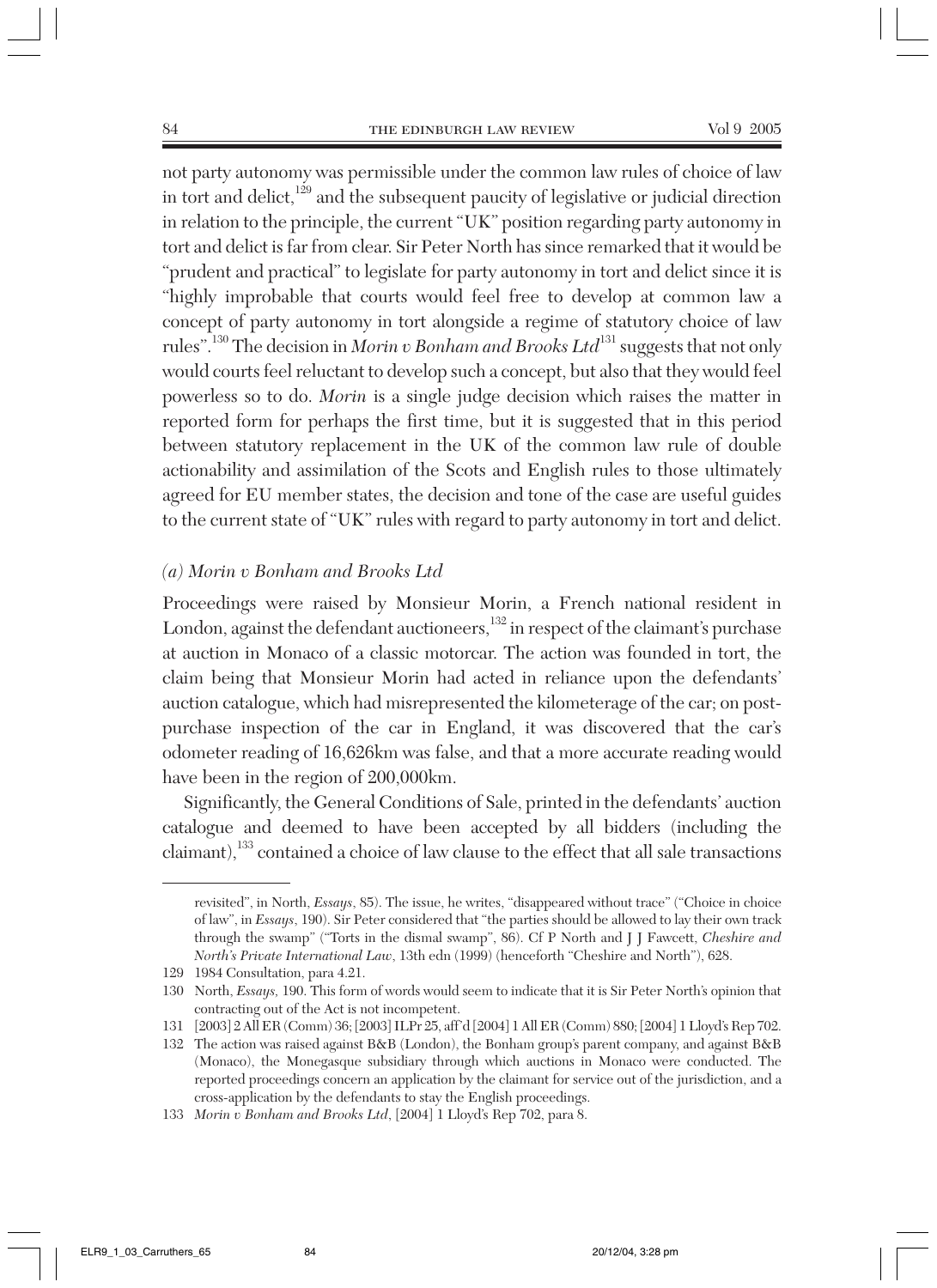conducted by B&B (Monaco) in Monaco, and "all matters connected therewith" would be governed by Monegasque law.<sup>134</sup> The litigants agreed that the torts (misrepresentation and breach of duty of care) allegedly committed by B&B (London) were governed by English law,<sup>135</sup> but they disagreed as to the law governing the tort allegedly committed by B&B (Monaco). The parties agreed that, as regards B&B (Monaco), the events constituting the alleged torts occurred in different countries, so that section  $11(2)(c)$  of the 1995 Act was the applicable rule; they disagreed, however, as to the country in which the most significant elements of the alleged tort occurred.136 The claimant asserted that the governing law was English law (the misrepresentation having occurred in London, where it was received and acted upon, and significant loss having occurred there $^{137}$ ), whereas the defendants argued that the governing law was Monegasque law (the principal act of reliance on the alleged misrepresentation having occurred in Monaco when the claimant made the successful bid, and all, or at least most, of the damage having occurred in  $\rm{Monaco}^{138}$  ). Critically, the defendants also averred that since the claim in tort was a "matter connected with the sale", it was subject to the express choice of law clause (in favour of Monegasque law) contained in the General Conditions of Sale. So far as concerned all contractual issues in the case, it was agreed that the Monegasque choice of law was valid and effective.

This argument brought directly into issue the question whether, under the 1995 Act, it is competent for parties to choose the applicable law in tort.<sup>139</sup> Though the judicial spirit may have been willing, the power (at first instance at least) to allow the general exercise of party autonomy in tort was thought to be lacking:

If it were possible, I would conclude that representations made which induced the making of the contract were matters connected with the contract and that the parties had chosen to apply [i.e. to the tort] Monegasque law. However in my judgment the general rule [in s 11] requires the Court to look to the country where the most significant element of the *events constituting the tort* occurred. A choice of law clause has nothing to do with the events constituting a tort.<sup>140</sup>

Hence, in the opinion of Jonathan Hirst QC there seemed to be no place for the exercise of party autonomy where the events constituting the tort or delict in

- 134 *Morin v Bonham and Brooks*, para 9.
- 135 Jonathan Hirst QC, sitting as deputy judge of the High Court, considered this to be correct (para 38), [2003]; though see comments of Mance LJ at para 20 [2004].
- 136 *Morin v Bonham and Brooks,* paras 14–15.
- 137 *Morin v Bonham and Brooks*, paras 14–15. Cf *Diamond v Bank of London* [1979] QB 333; *Ennstone Building Products Ltd v Stanger Ltd* [2002] 1 WLR 3059 at 3070–3072; and *Base Metal Trading Ltd v Shamurin* [2002] CLC 322.
- 138 *Morin v Bonham and Brooks*, para 15.
- 139 *Morin v Bonham and Brooks*, paras 22–23 .
- 140 *Morin v Bonham and Brooks*, para 33 [2003].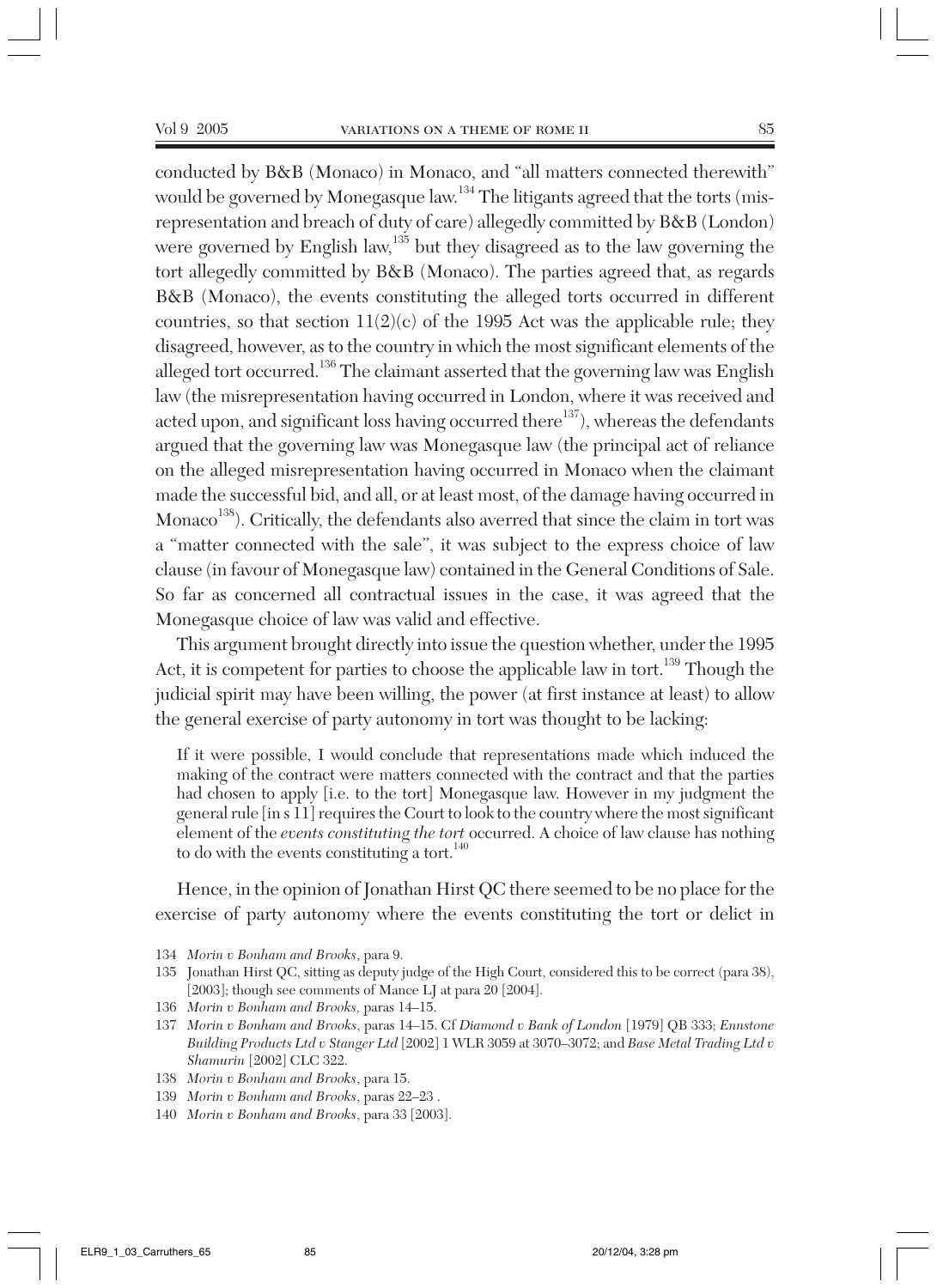question occur in *one* country (i.e. party autonomy cannot override the general *locus delicti* rule).<sup>141</sup> Nor did party autonomy rank as a factor relevant to the ascertainment of the applicable law where elements of those events occur in *different* countries.142 But Hirst QC considered that the parties' choice *was* a relevant factor as regards the comparison exercise to be performed under section 12: "It may be that at the s 12 stage a choice of law by the parties might make it substantially more appropriate for the applicable law to be that chosen by the parties."143

The Court of Appeal, upholding the view of Hirst QC, considered that although elements constituting the alleged tort occurred both in England and in Monaco, the most significant elements occurred in Monaco,<sup>144</sup> and accordingly, by virtue of section  $11(2)(c)$ , the law applicable to the torts allegedly committed by B&B (Monaco) was Monegasque law. The claimant did not attempt to argue that the general rule should be displaced in terms of section 12. The defendants, in contrast, submitted that even if the court had decided that the general rule under section 11 pointed to the application of English law, section 12 could have been invoked to displace that law, arguing that it would have been substantially more appropriate for Monegasque law to determine the issues in the case "in the light of the choice of law clause".145 It is apparent that individual raw factors do not carry equal weight in the section 12 comparison exercise.<sup>146</sup> *Morin*, unfortunately, does not assist in estimating the weight which attaches (in general, or in the particular context of this case) to the raw factor of party choice of law. Obviously, under a laissez-faire choice of law scheme, party choice would be an overriding factor. Although the defendants' position seems (naturally) to have been that the choice of law clause, per se, should carry substantial weight, as a result of the court's findings in relation to section 11, the issue was not relevant and Hirst QC thought the better of making *obiter* remarks in relation to what was, in his view, a "novel and difficult point"; likewise, the Court of Appeal declined to give a concluded view.<sup>147</sup>

#### *(b) Party autonomy in Rome II*

It is proposed that Rome II will confer freedom of choice of applicable law in a manner which, where appropriate, echoes the wording of Article 3(1) of Rome I.

- 142 1995 Act, s 11(2).
- 143 *Morin v Bonham and Brooks*, para 33, [2003]. The Court of Appeal seemed to be more supportive of the contractual choice of law clause being held to given claims in tort, especially where s 12 was in play. See Mance LJ at paras 12 and 22, and at 23: "In general terms, it would seem odd if an express choice of law were not at least relevant to the governing law of a tort".
- 144 *Morin v Bonham and Brooks*, paras 19, 22, 27, and musings at 21.
- 145 *Morin v Bonham and Brooks*, para 37 [2003]; [2004] para 22.
- 146 Cf *Edmunds v Simmonds*; *Roerig v Valiant Trawlers Ltd*; and *Hulse v Chambers*, note 60 above.
- 147 *Morin v Bonham and Brooks*, para 37 [2003]; cf Mance LJ at paras 23 and 27.

<sup>141 1995</sup> Act, s 11(1).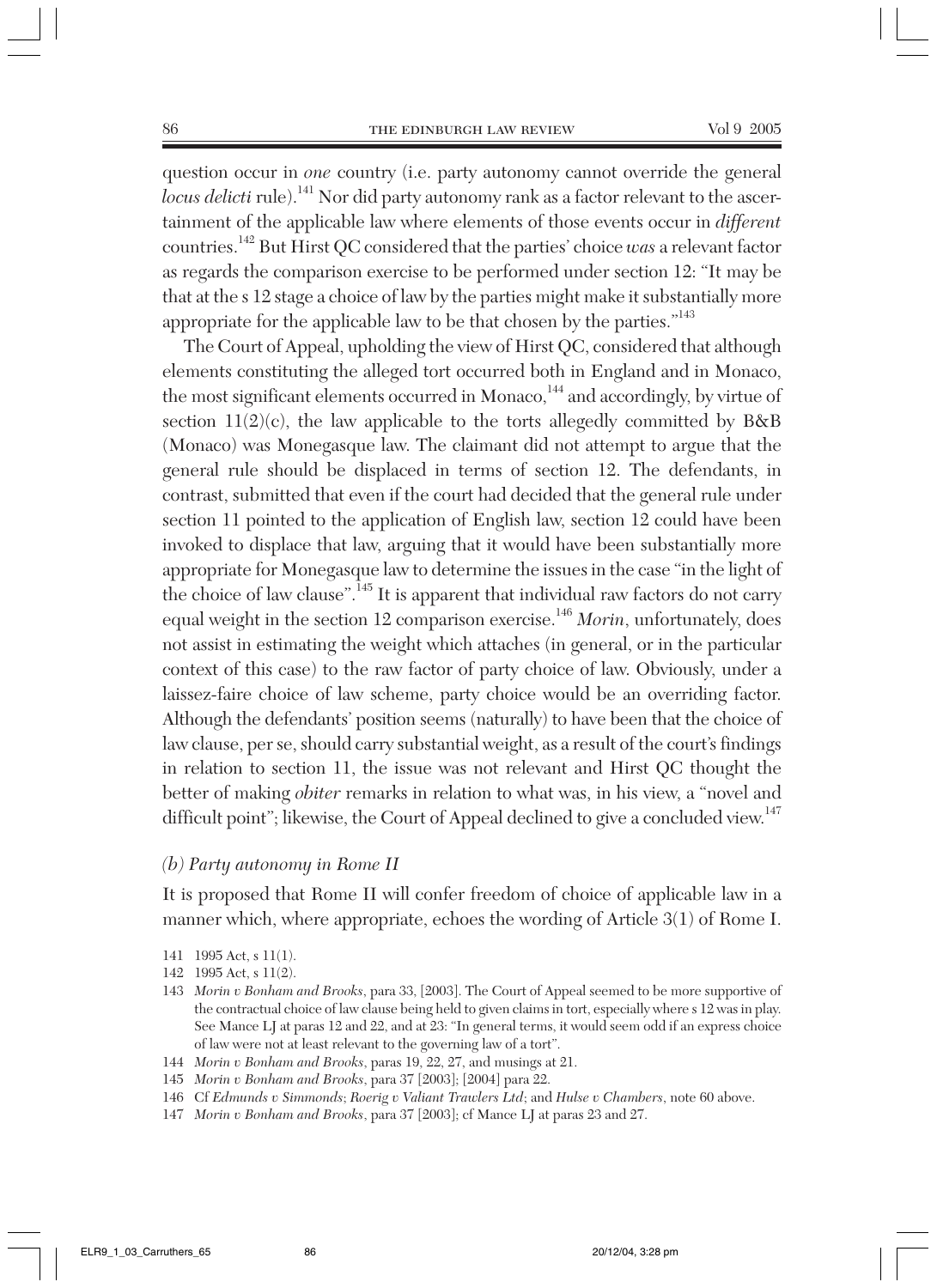Article 10(1) of the Commission Proposal provides that parties may choose the law applicable to a non-contractual obligation (except in relation to obligations which concern intellectual property rights<sup>148</sup>), so long as the choice is made expressly, or is demonstrated with reasonable certainty by the circumstances of the case, $149$  and it does not affect the rights of third parties (e.g. insurers). Notably, in order (ostensibly) to protect weaker parties, the choice may be exercised only *after* the dispute in question has arisen.<sup>150</sup> The Commission Proposal, which does not make provision for choice of law in advance of the event,<sup>151</sup> is to be contrasted with the Wallis Report which, in new Article 2a, proposes that the parties may agree, *before* or after their dispute arose, to submit non-contractual obligations to the law of their choice.<sup>152</sup>

#### *(c) Time and choice*

Whether in general across the conflicts spectrum, and, in principle, sufficient (in whose view?) protection is afforded to weaker parties when party autonomy in choice of law is permitted, is a large question. Choice *before* the event is dangerous: would it be wise, for example, for competitors at an international sporting event such as the Olympic Games to be held at Olympia to agree in advance that all tortious disputes arising between competitors, or between a claimant competitor and the organising committee, be governed by, say, the law of Olympia? It can easily be imagined that the scope of potential litigation could be wide, ranging from questions of *volenti non fit injuria*, through contributory negligence or disputes about drug-testing, recording of results, and evidence of performance, to alleged breaches of security on a small, or large, scale. Parties might often regret their antecedent choice of law. Moreover, in the Olympic example, the choice would be likely to suffer "moderation" in the light of other relevant rules, public as well as private, including special regulatory rules of, for example, a particular

<sup>148</sup> Freedom of will tends to be encouraged these days in the conflict of laws; but is not deemed appropriate, and is not accepted in intellectual property problems: Commission Proposal Explanatory Memorandum, 22.

<sup>149</sup> Cf Rome I, Art 3(1).

<sup>150</sup> Commission Proposal, preamble, para 16. Cf BIR, Arts 13, 17 and 21.

<sup>151</sup> The Explanatory Memorandum states that, "Since the proposed Regulation does not allow an *ex ante* choice, there is no need for special provisions to protect a weaker party" (at 22).

<sup>152</sup> North, in *Essays,* ch 7, "Choice in choice of law", 191, argues that the role and purpose of party choice differs according to whether it is made before or after the event: before the event, the choice has a "prophylactic or prospective planning role to play", but after the event, that planning function might be all the more significant since parties then are in possession of all the facts. Various commentators would countenance freedom of choice in non-contractual obligations and see no need to restrict it to postdispute agreements (Scott Report, Evidence: Sir Peter North, para 14; R Fentiman, para 10.1; City of London Law Society, para 8.1).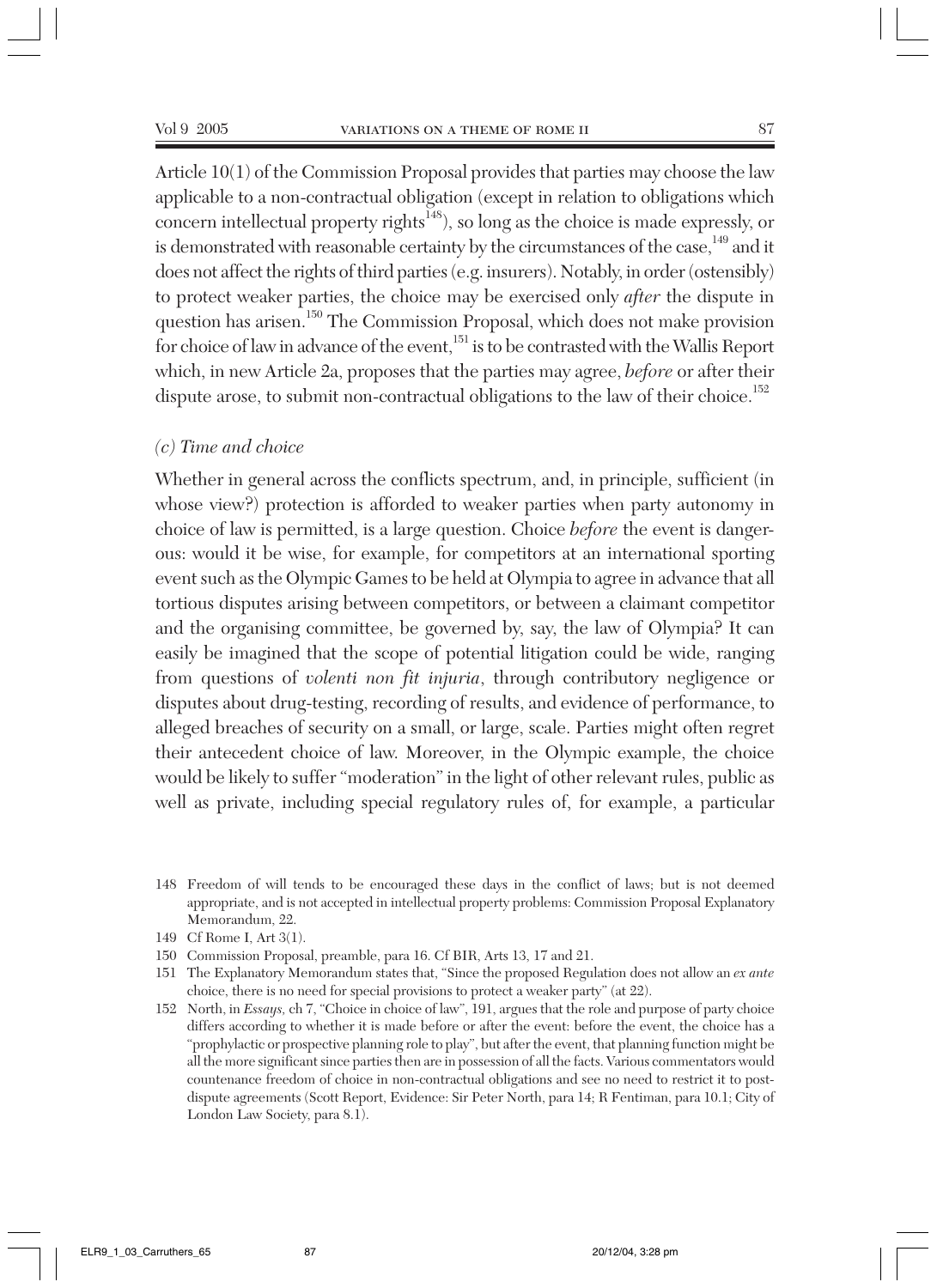sporting or professional body; the problems presented are likely to include the ranking and sphere of application of potentially relevant bodies of rules.<sup>153</sup>

But it must be appreciated that choice *ex post facto* is not necessarily *informed* choice; permission to choose the applicable law *after* the event is no guarantee that advantage will not be taken of the weaker party. Nevertheless, the theory behind the limitation of parties to choice *ex post facto* seems to be that they will thereby be protected from inadvertently waiving their rights or yielding to the will of the other party in advance of the dispute (by virtue perhaps of a standard form contract). Hence, in Council Regulation (EC) 44/2001/EC, parties deemed to be weak (where there is obvious inequality in bargaining power) are restricted in their exercise of free will to the making of choices after the event and within certain safeguards.<sup>154</sup> In our hypothetical sporting example, could (or should) competitors be regarded as persons requiring special protection along the lines of consumers, employees and insured persons, both as to jurisdiction and choice of law?

Greater freedom of choice (albeit freedom restricted by provisions concerning mandatory rules and public policy) may be a welcome development in this area; and of particular benefit in cases where there exist parallel claims in contract and in tort, and where application of a common applicable law to the contractual and non-contractual aspects of a claim would be desirable.155

#### *(d) What's on offer?*

Leaving aside the question of *when* parties can exercise choice, we must ask *what* it is that parties may choose. This subject last came to the forefront of discussion in relation to Rome I in its early days of operation. It was clear that parties are not permitted to choose, for example, a body of non-state law, or "the principles of right reason" or the "laws of the Medes and the Persians",156 though it is noteworthy

<sup>153</sup> By which we mean the situation where a problem attracts regulation by a set or sets of rules, possibly including conflict rules, over and above conflict rules.

<sup>154</sup> See note 150 above.

<sup>155</sup> Especially in linked contract/delict cases, lying on the cusp, where the parties were known to each other before the event as, e.g., employer/employee disputes: *Brodin v Seljan* 1973 SC 213; *Coupland v Arabian Gulf Petroleum Co* [1983] 3 All ER 226; and *Sayers v International Drilling Co NV* [1971] 1 WLR 1176. Cf the "proper law of the issue", as Lord Denning, alone among his peers, sought to get to the heart of the matter in the mixed contract/tort case of *Sayers v International Drilling Co NV*. It may even transpire that we shall have ultimately (as originally envisaged, but abandoned in the 1970s as too ambitious an aim), a harmonisation instrument which assimilates the choice of law rules in relation to contractual *and* non-contractual obligations; in this case, one would suppose that the rule on party choice would be the same across the spectrum of obligations.

<sup>156</sup> Cheshire and North, 559–560; Crawford and Carruthers; Rome I Green Paper, para 3.2.3; and see European Economic and Social Committee Opinion on Rome I Green Paper (COM (2002) 654 final) OJ C108/1 30.3.2004, para 4.5.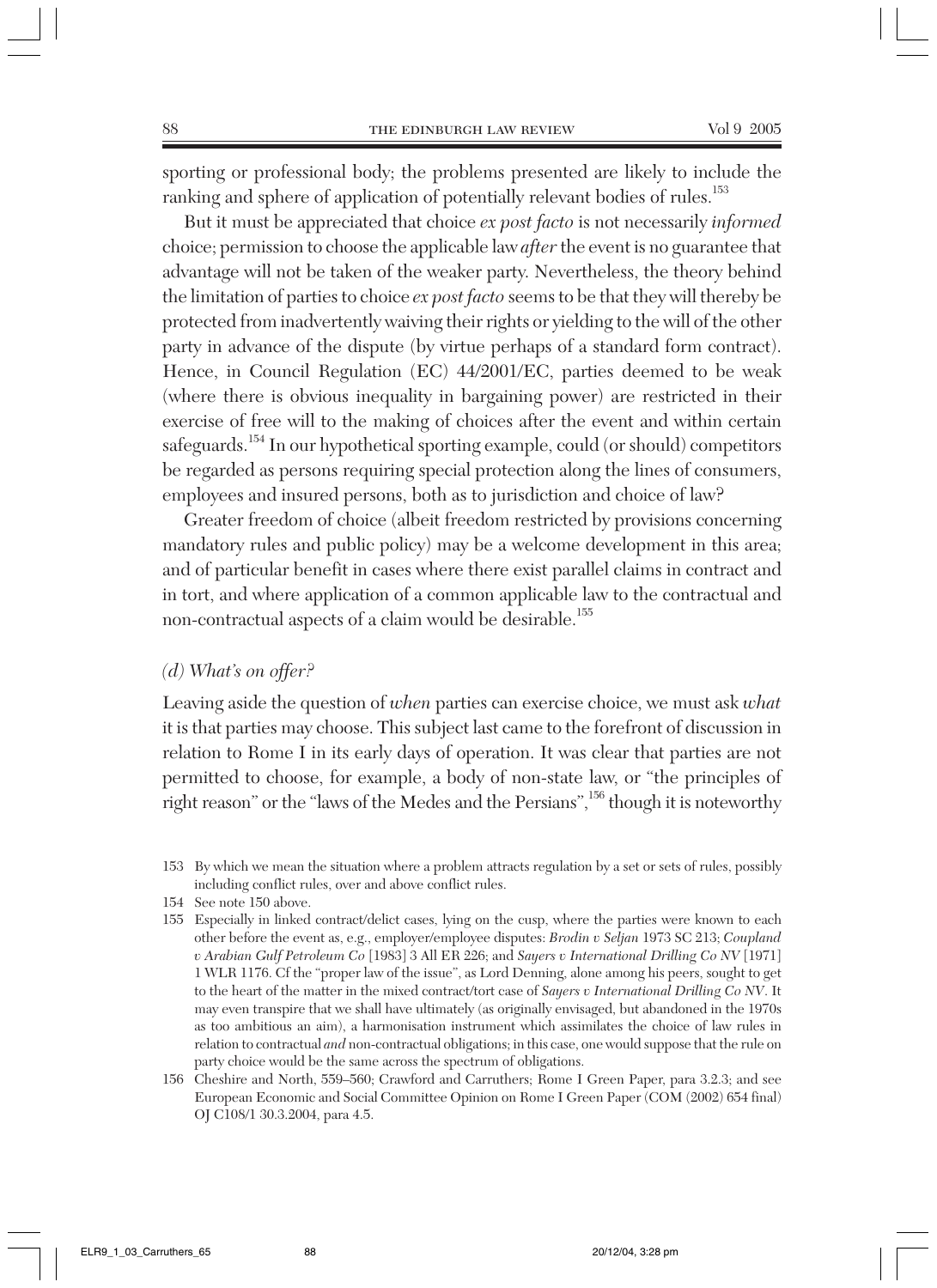that the Green Paper which now suggests amendments to Rome I proposes that parties may reasonably wish to adopt a body of non-state law, such as the UNIDROIT Principles of International Commercial Contracts, or the rules of the Vienna Convention 1980; that is probably as bespoke as it gets.<sup>157</sup> It is not to say that parties cannot craft as applicable to their contract highly specific substantive terms and conditions, having the appearance of a personalised code, but approaching this matter theoretically, the essential validity of such a "code" must itself have an applicable law, which (subject to Articles 1 and 10 of Rome I) perforce would be determined in accordance with Rome I (or its successor). A distinction has always been drawn between choosing an applicable law, on the one hand, and adopting by incorporation the substantive provisions of a particular legal system as part of the contract terms, on the other. Thus a contract of carriage in which the parties made no express choice of law, but adopted *in toto* the provisions of a Betan Code of Carriage, would still be subject, as to choice of law, to Article 4(4) of Rome I, which might indicate that Alphan law applies (subject perhaps to displacement by Betan law in terms of Article 4(5)). Moreover, the concomitant provisions of Rome I concerning public policy, mandatory provisions, exclusion of *renvoi* etc would still apply (assuming a contracting state forum).

Even though wide powers of choice are granted under the Commission Proposal, it will seemingly be the case that the choice would be limited to the domestic, internal rules of the chosen law, European legislators having reached, as is now to be expected, for the off-the-shelf, anti-*renvoi* clause.<sup>158</sup> While the various Proposals allow choice of internal, substantive law, none confers upon the parties choice of *choice of law*; there will be no getting away from regulation by the Regulation. Exclusion of *renvoi* is a necessary handmaid to effective choice of law where the law selected by parties is that of a member state; were it otherwise, there would be circularity.159 It is not possible to scramble out from under the net. There would not appear to be the same methodological objection to *renvoi* if the law chosen were that of a non-member state, but no doubt the standard anti-*renvoi* arguments would still apply, compounded in this context by the undesirability of a member state forum treating cases differently, according to the status (EU or other) of the "law" chosen.<sup>160</sup>

<sup>157</sup> It is likely that choice in Rome II will extend only to a body of state law.

<sup>158</sup> Art 20, Commission Proposal. See A Briggs, "In praise and defence of renvoi" (1998) 47 ICLQ 877.

<sup>159</sup> E B Crawford, "Putativity, circularity, negativity and contingency: problems of method and topics of topicality in the conflict of laws problems of circularity" (forthcoming).

<sup>160</sup> Cf the difficulties currently experienced in the UK in relation to the propriety of admission by our courts of the plea of *forum non conveniens* where the alternative forum is that of a non-member state (*Re Harrods (Buenos Aires) Ltd* [1992] Ch 72; *Lubbe v Cape plc (No 2)* [2000] 1 WLR 1545, [2000] 4 All ER 268, per Lord Bingham). But see 1995 Act, s 9(5).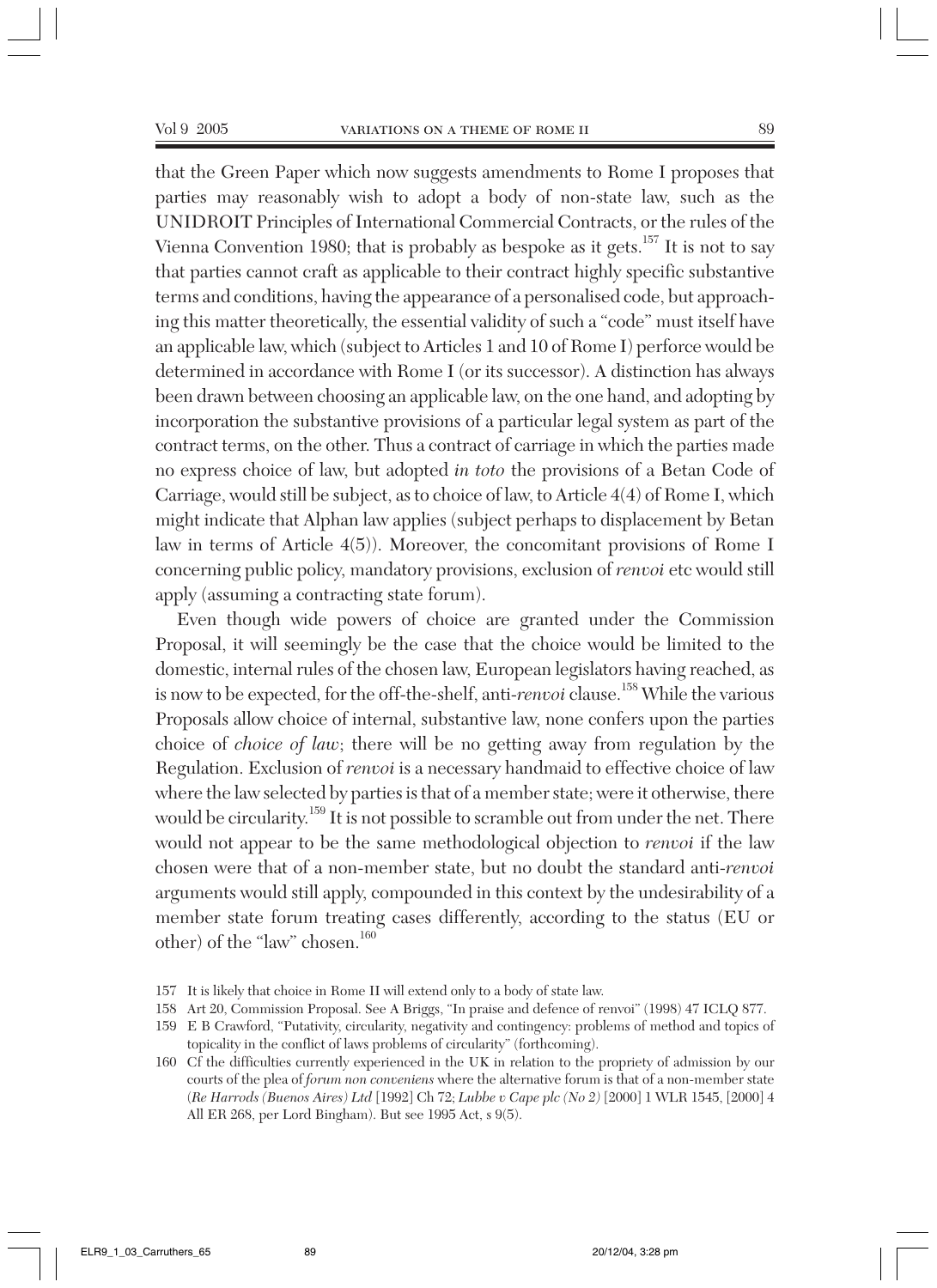#### **(2) Restrictions on party autonomy**

Turning to other drafting tools and control mechanisms, we shall consider, first, the concept and use of mandatory rules and, secondly, public policy. Party autonomy has to be understood nowadays against the background of mandatory rules. Mandatory rules serve to give shape to an instrument as a harmonisation tool (from a methodological perspective, as it were), and also (from the perspective of the individual) they operate as a mechanism to limit party freedom. In the first place, it is clear that contracting parties cannot use a Convention term or indulgence to exclude the operation of the said Convention.<sup>161</sup> In the second place, the law chosen by parties will not necessarily be determinative of the particular issue arising, because the parties' choice will be limited or circumscribed by the construct now known as mandatory provisions. Freedom of choice, under the Commission Proposal, would be curtailed by the complex operation of Articles 10(2), 12 and 22.<sup>162</sup> Member states now are familiar, generally, with the *concept* and *purpose* of mandatory rules, if not always with the *definition* thereof,<sup>163</sup> but the "anti-avoidance" provisions contained in Articles 10(2) and 12 of the Commission Proposal are notably complex and their intended interaction must be clarified if the provisions are to be of practical use. There is a risk of such provisions, in such terms, becoming almost formulaic in EU conflict of laws instruments, and so it is important to keep watch for minor differences or creeping extension of EU central influence, and concomitant diminution of actual party autonomy.

In Rome II it is proposed that the scheme will work like this:

#### *(a) Article 10(2)*

This concerns non-contractual obligation situations internal to country A, where the parties choose to subject their dispute to the law of country B. Under Article 10(2) if all other elements of the situation at the time when the loss is sustained are located in a country other than the country whose law has been chosen, the parties' choice cannot circumvent the application of the mandatory rules of the former (the anti-avoidance provision). According to the Explanatory Memorandum, Article 10(2) is intended to deal with a situation which is "purely internal" to one member state, and which falls within the scope of the Regulation only because the

<sup>161</sup> E.g. contracting parties cannot utilise Rome I, in order to disapply all or part of Rome I, by selecting, under Art 3(1), as applicable to the situation, the law of England *including* its conflict rules at common law.

<sup>162</sup> Cf Rome I by Arts 3(3), [7(1)], 7(2) and 16.

<sup>163</sup> Giving evidence to the House of Lords EU Committee, Professor Beaumont admitted "the truth of the matter is there is very little jurisprudence on mandatory rules in any country in Europe" (Scott Report, Evidence, Q372 and 373).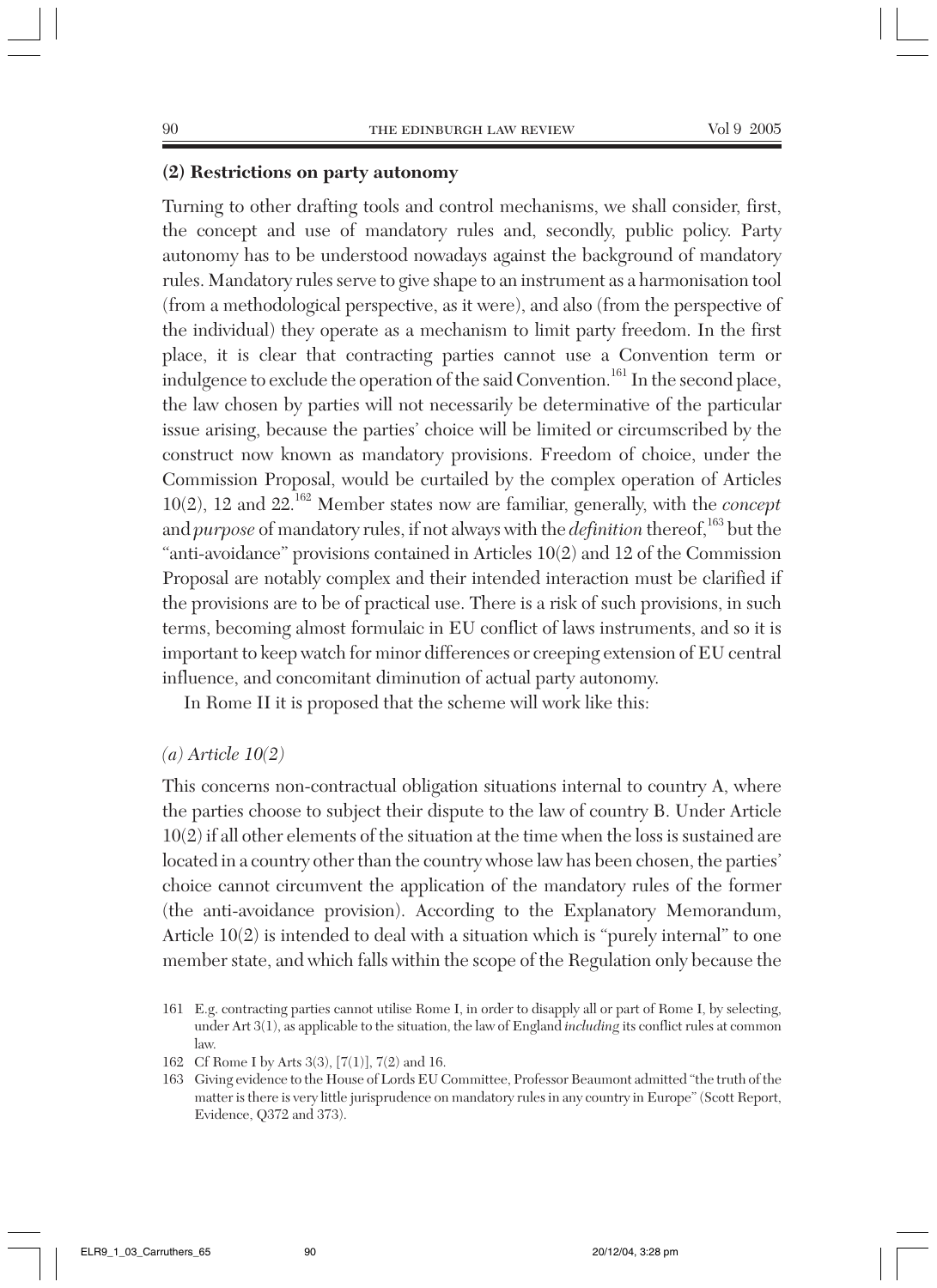parties have agreed on a choice of foreign law.164 It deals with a country's rules of *internal* public policy, i.e*.*rules which are mandatory in the domestic sense, but not necessarily in the international context:

*[I]nternal* public policy rules are not necessarily mandatory in an international context. Such rules must be distinguished from the rules of international public policy of the forum (Article 22) and overriding mandatory rules (Article 12).165

#### *(b) Article 10(3)*

Neither shall the parties' choice debar the application of provisions of Community law166 where *the other elements of the situation* were located in one of the member states at the time when the loss was sustained.<sup>167</sup> This at least makes clear what is to happen where the choice of law made by the parties is the only external factor.

If doubt exists in relation to the definition of the mandatory rules of a particular country, more doubtful still must be the definition of the "mandatory rules" of Community law. Article 10(3) has been inserted, presumably, to establish an order of precedence of application where, as must increasingly happen in the EU context, an issue potentially is regulated by a number of relevant instruments.<sup>168</sup> But Article 10(3) seems to go beyond the scope of harmonisation of rules of choice of law, hinting perhaps at a supranational substantive law; the consequences of this provision could be significant.

#### *(c) Article 12: overriding rules*

Article 12 refers to the "overriding" mandatory rules, not only of the forum (Article 12(2)), but also of any country with which the situation is closely connected  $(A$ rticle  $12(1)$ ).

The wording of Rome II follows that set in Rome I, where the latter has not attracted criticism. Thus we find (Article 12(2), echoing Article 7(2) of Rome I) that nothing in the proposed Regulation shall restrict the application of the rules of the forum where they are mandatory irrespective of the law otherwise applicable

<sup>164</sup> Explanatory Memorandum, 22.

<sup>165</sup> Cf Rome I, Art 3(3).

<sup>166</sup> Presumably a reference to the web of intersecting "Community law" of all types, e.g. "sectoral" provision by Directive in a particular area such as insurance or agency. The Explanatory Memorandum*,* e.g., at 23, does not take the opportunity to define/explain the meaning of "Community law". See also Art 23 and Explanatory Memorandum, 29.

<sup>167</sup> It appears from the Explanatory Memorandum that Art 10(3) is to apply in situations covered by Art 10(2), and therefore that omission of the word "all" in Art 10(3) is not to be regarded as significant.

<sup>168</sup> In the European context, this problem arises because of overlapping sectoral regulation. One might term this "horizontal overlap".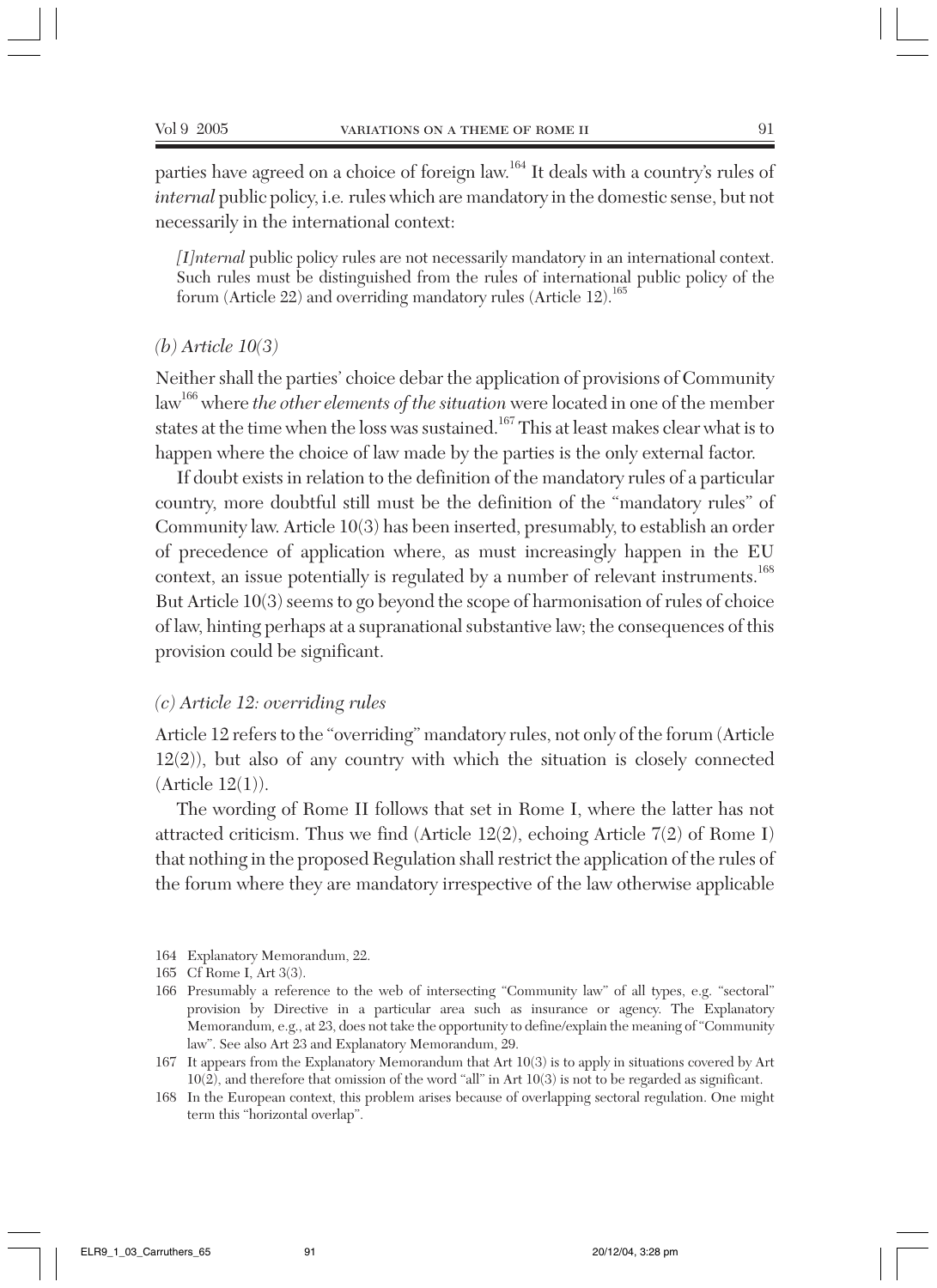to the non-contractual obligation.<sup>169</sup> Similarly, Article 12(1) mirrors Article 7(1) of Rome I (to which the UK did not accede $^{170}$ ), as follows:

Where the law of a specific third country is applicable by virtue of this Regulation, effect may be given to the mandatory rules of another country with which the situation is closely connected, if and insofar as, under the law of the latter country, those rules must be applied whatever the law applicable to the non-contractual obligation. In considering whether to give effect to these mandatory rules, regard shall be had to their nature and purpose and to the consequences of their application or non-application.

Essentially the difference between the two types of mandatory provision (internal and overriding) is that Rome I, Article 3(3) and Rome II, Article 10(2) represent "*dispositions imperatives*" (rules which cannot be derogated from by contract, i.e. "domestically"), whereas the mandatory rules referred to in Rome I, Article 7, which presumably are the same type as referred to in Rome II, Article 12, are "*lois de police*" (rules which must be applied whatever the law applicable to the contract, i.e. cutting across or countermanding the normal application of the forum's conflict rules). The latter, it has been said "are obviously a subset of the mandatory rules which fall within the scope of Article  $3(3)^{\prime\prime}$ .<sup>171</sup>

#### *(d) The Wallis Report*

The Wallis Report advocates a simpler approach to mandatory rules. It is there proposed that Article 10 of the Commission Proposal should be deleted in its entirety, and that party autonomy be treated in the new Article 2a (appearing earlier in the scheme of rules, as a matter of logic). Article 2a(1) would subject the parties' choice of law (*ex ante* or *ex post*) <sup>172</sup> to the application of mandatory rules within the meaning of (existing) Article 12. Article 2a(2) encapsulates (with minor amendment) Article 10(3) of the Commission Proposal, to the effect that the parties' choice of applicable law shall not debar the application of provisions of

- 169 Article 12(2). Cf Rome I, Art 7(2). Presumably here as before the forum must characterise the nature of its own rule; C M V Clarkson and J Hill, *Jaffey on the Conflict of Laws*, 2nd edn (2002) (henceforth "Clarkson"), 225.
- 170 The Giuliano Lagarde Report on Rome I (available at *http://www.rome-convention.org/instruments/i– rep\_lagarde\_en.htm*) explains, at 27, that some delegations had misgivings about the delicacy of the operation of the judicial discretion which Art 7(1) necessitated ("effect may be given"; when, and to what extent, would the mandatory rules of a country other than the *lex fori* or the *lex causae* be applied?). One might add that vagueness resides also in the phrase "the mandatory rules of the law of another country with which the situation has a close connection": the comment has been made that had the UK not made a reservation in relation to Art 7(1), the manner in which we might deal with illegal contracts or contracts containing an illegal term would be clearer (Cheshire and North, 600).
- 171 See Clarkson, 225. Possibly the converse is more accurate, i.e. the domestic rule (cf Scottish hire purchase legislation: *English v Donnelly* 1959 SLT 2) might more naturally be regarded as a subset of the overriding international mandatory rule. But see Cheshire and North, 578.

<sup>172</sup> See section D.(1)(c) above.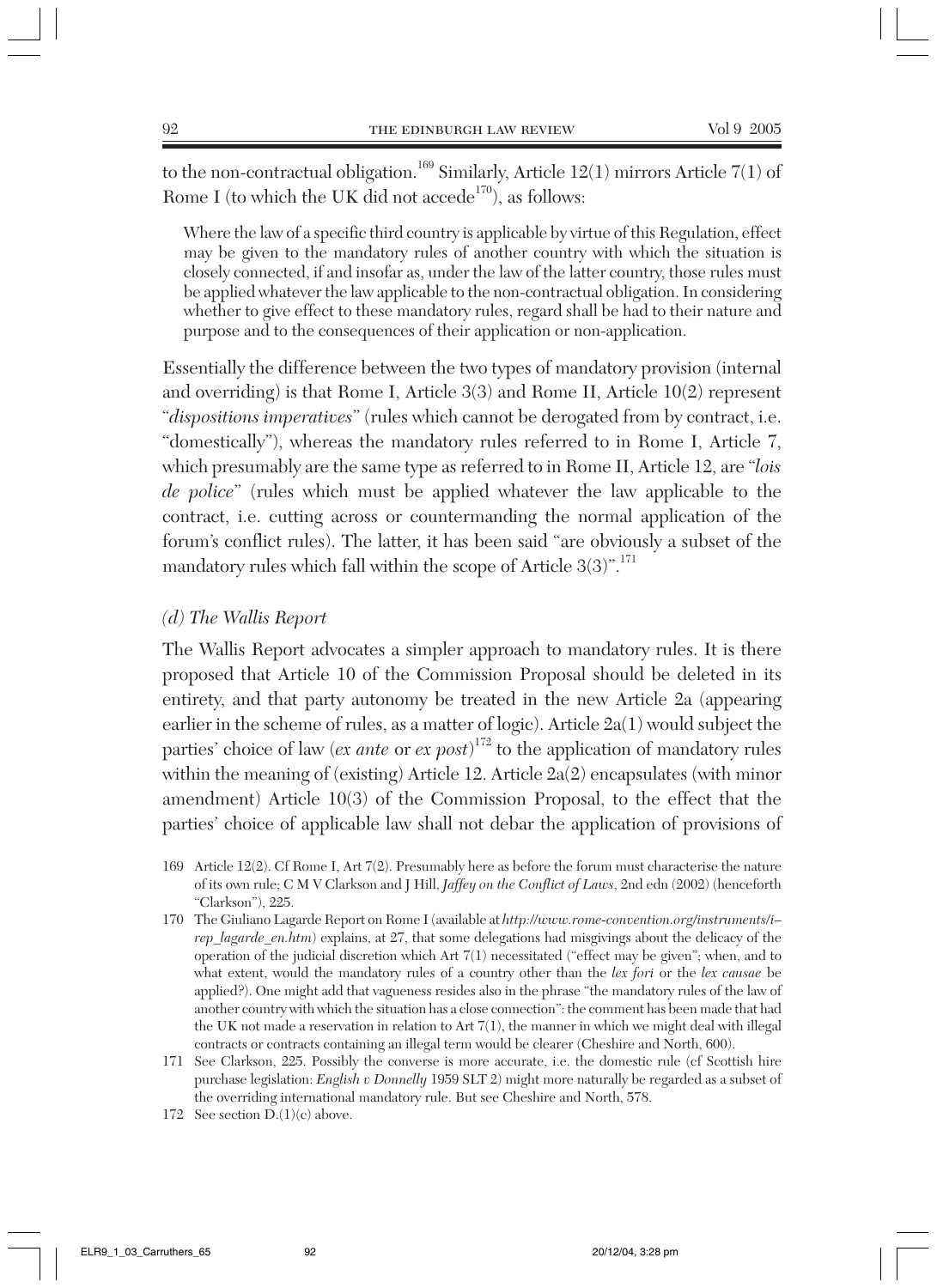Community law if all the other elements of the situation at the time when the loss is sustained are located in one or more of the member states.

Article 10(2) of the Commission Proposal is deleted and not reinstated in any form in the new Article 2a, for it would seem to be covered by the Wallis-revised version of Article 12 which has been reordered and simplified. The new Article 12(1) would protect the mandatory rules of the *forum*, while Article 12(2) would safeguard those of *another country* with which the situation is closely connected, if and in so far as, under the law of the latter country, those rules must be applied whatever the law applicable to the non-contractual obligation.<sup>173</sup>

Under both the Commission and Wallis Proposals, it appears likely that member states which entered a reservation in relation to Article 7(1) of Rome I, and which still entertain doubts about the desirability of such a provision,  $^{174}$  on this occasion will be swept along into compliance (although under the Wallis Proposal, they may not realise that this has happened).

#### *(e) Mandatory rules and public policy in operation*

It is perhaps rather more difficult to suggest examples of the various types of mandatory rule in tort and delict or unjust enrichment, than it is in contract. Is the removal of the defence of common employment in a delictual action by an injured worker,<sup>175</sup> a legislative provision which clearly embodies a policy of Scots law, to be classified as a mandatory rule (purely internal, Article 10(2)); an overriding mandatory rule

- 173 Cf Art 7, Rome I. Wallis collapses the two types of mandatory rule (internal and overriding) and directs that they be governed by her reordered Art 12. This accords with Sir Peter North's recommendation: Scott Report, Evidence, para 14. With respect, it may be thought clearer to retain a separate treatment of the two types of rule.
- 174 Scott Report, Evidence, Sir Peter North, para 16: "There would appear to be no good legal justification for the UK adopting a different approach now to non-contractual obligations"; L Collins, para 11.6: "Article 12(1) is objectionable for reasons similar to Article 7(1) of the Rome Convention, to which the UK (and some other Contracting States including Germany) has entered a reservation. The draft Regulation contains no provision for an opt-out"; A Dickinson, para 10: "Article 12.1 is no more satisfactory in its formulation or implications than Article 7.1 of the Rome Convention. … The vague drafting of this provision … seems likely to promote uncertainty and undermine the purported objective of the proposed Regulation"; A Briggs, para 14: "Article 12.1 is very difficult. I do not understand the reference to a 'specific third country': is *third* meant simply to mean *foreign*? Which law was second? And if it does mean this, there needs to be provision for a state to opt out of this Article, just as was done in relation to Article 7.1 of the Rome Convention ... the arguments about uncertainty are as strong here as they were there. Is there any difficulty which prevents a Regulation making express provision for a Member State to opt out of a single provision? I hope not"; and R Fentiman, para 9.31: "The familiar objections to Article 7(1) apply equally here".
- 175 Contained in Law Reform (Personal Injuries) Act 1948, s 1(3): any provision in a contract of service or apprenticeship shall be void in so far as it excludes or limits any liability of the employer in respect of personal injuries to his employee by the negligence of persons in common employment with him. This is a provision from the law of contract, which clearly has the potential to affect an employer's defence in an action of delict.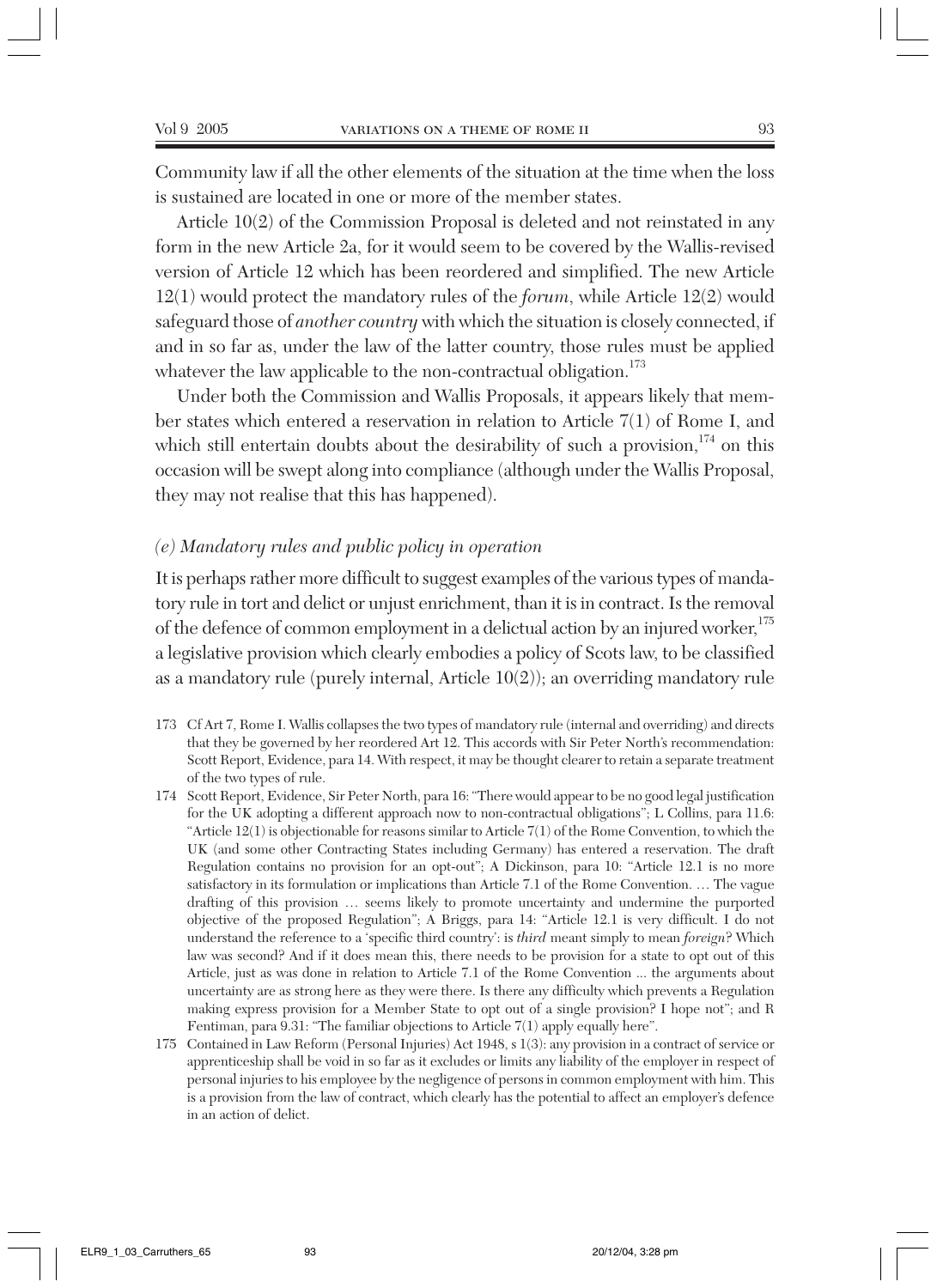(Article 12); or an expression of policy (Article 22) which will emerge only in the face of proof of a foreign rule which conflicts with it?<sup>176</sup> Similarly, does the Law Reform (Contributory Negligence) Act 1945 express a *policy*, namely that the contributory negligence of the injured party should not debar his suit? One might say that *all* legislative change or common law development represents or embodies a policy.

Then again, if upon the occurrence of a motor accident in Illyria, a country, for the sake of argument, newly received into the list of EU member states, the injured Illyrian (passenger) wife wishes to sue her Illyrian (driver) husband in Illyria (where, let us say, there is inter-spousal immunity from suit), and the wouldbe litigants, after the event, expressly choose Scots law to govern (on the basis that there is no inter-spousal immunity under Scots law), we pose the question whether the Illyrian court would rely upon Article 10(2) to insist upon application of the Illyrian domestic rule (having characterised it as a mandatory provision); or would the Illyrian rule, in the Illyrian view, qualify as an overriding mandatory rule (Article 12(1) and/or 12(2)); or would the application of the Scots rule be refused as falling within the general category of manifest incompatibility with the public policy of Illyria (under Article 22)? If in the circumstances the Illyrian wife could sue the Illyrian husband in Scotland under BIR, Article 2 ("domicile" of defender), would the Scots court uphold the choice of Scots law? In such circumstances, the Scots court in its approach to the case would be required to classify (from its own standpoint? $177$ ) the Illyrian rule as mandatory-internal (leading to application of Article 10(2)), or as mandatory-overriding (Article 12(1)). On a simple view,  $^{178}$  if the case should fall within Article 10(2), the Scots forum must respect the Illyrian rule. But what if it were argued for the wife that it is against Scots public policy under Article 22 to give effect to such a restrictive, mandatory rule of Illyrian law? What is the relationship between the restrictive structure built up by Articles 10 and 12 vis-à-vis Article 22? We suspect that it is not intended that the wide-ranging discretion provided by Article 22 should be used to undermine the limits upon party autonomy so carefully crafted by Articles 10 and 12.

# *(f) Article 22: public policy*

Article 22 of the Commission Proposal contains the customarily found public policy clause, to the effect that application of a foreign law may be refused if it

<sup>176</sup> See generally *Brodin v A/R Seljan* 1973 SC 213.

<sup>177</sup> Cf 1995 Act, s 9(2)

<sup>178</sup> A more sophisticated view is that if suit has been taken in Scotland, as a result of the defender's "domicile" in Scotland, it can no longer be said that *all* the other elements of the situation apart from choice of law are connected with another country (other than the country whose law has been chosen).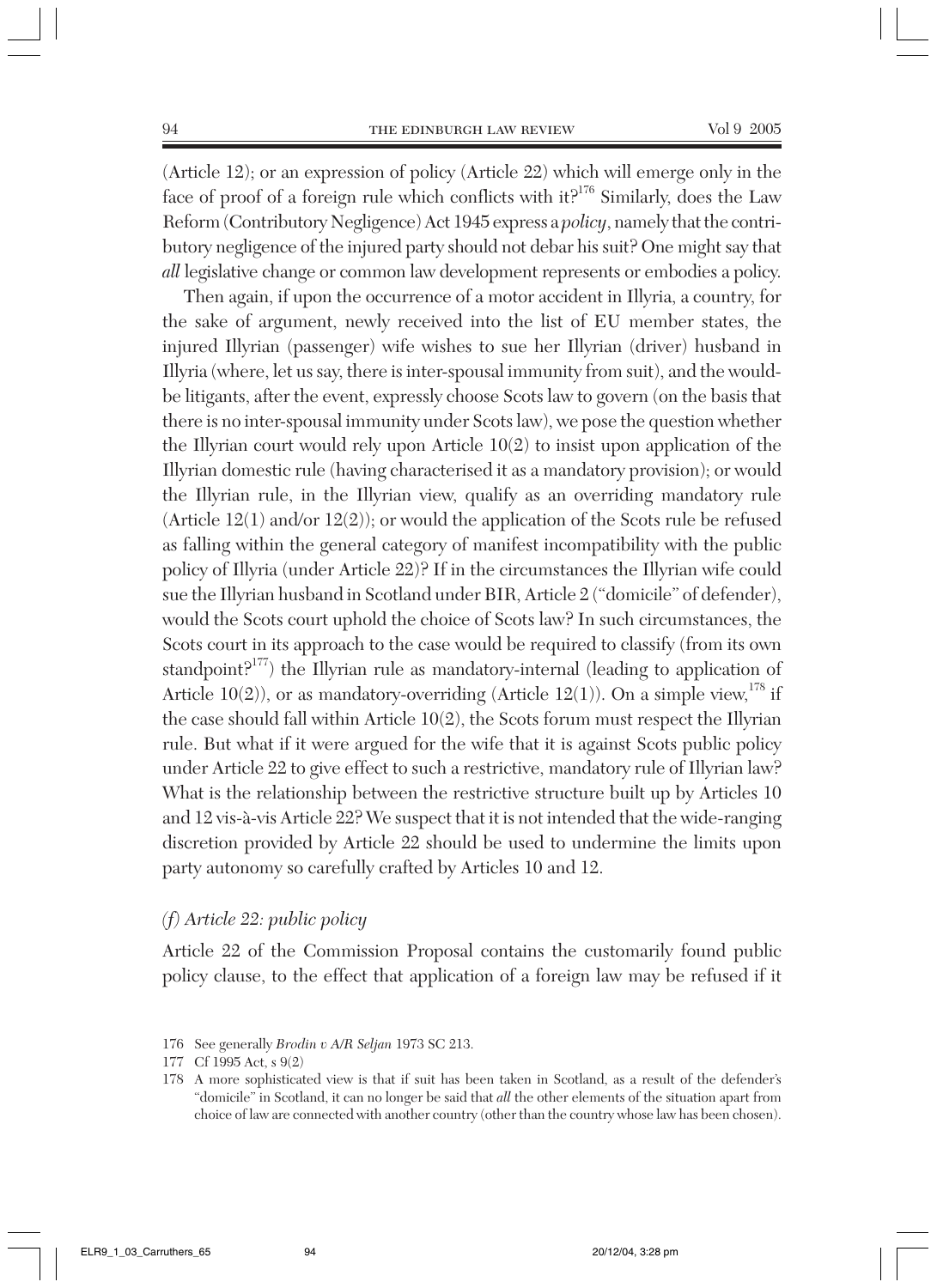would be manifestly incompatible with the public policy of the forum.<sup>179</sup> According to the Explanatory Memorandum, Article 22 public policy can be distinguished from Article 12 overriding mandatory rules as follows: "in the latter case [overriding mandatory rules] the courts apply the law of the forum automatically, without first looking at the content of the foreign law."180 Public policy, on the other hand, may be invoked only *after* the content of the foreign law (and the result of its application) has been considered by the forum. Article 12(2) of the Commission Proposal represents, in effect, a "positive" exercise of the forum's policy: policy operating as a sword (i.e. the strength of the forum's policy is such that it precludes the operation of a contradictory rule of any potentially applicable foreign law). Article 22, in contrast, represents a "negative" exercise of the forum's public policy: policy operating as a shield (i.e. the strength of the forum's policy prevents application of the *prima facie* relevant foreign law).

Under the Wallis Report there is no change to the basic wording, but two additions are proposed. First, the application of a rule of law of any country specified by the Regulation may be refused and/or the law of the forum applied if such application would be in breach of fundamental rights and freedoms as enshrined in the European Convention on Human Rights, national constitutional provisions and international humanitarian law. The second addition has interesting technical implications in relation to "Community public policy" and Article 24 of the Commission Proposal, as explained below.

#### *(g) "Community public policy"*

Reference to "Community public policy" is itself surprising. Article 24 of the Commission Proposal is accessory to Article 23, and together they are intended to protect and preserve the law and policy of the Community.<sup>181</sup> The presence and tenor of these Articles evidence anxiety at the European centre to control, and add a new substantive quality, to the Europeanisation of the conflict of laws.<sup>182</sup> What is the nature of this new control, which requires specific identification, in advance, of that which is to be deemed objectionable (to the Community)? The fettering of individual member states' discretion in this matter is notable; there is visible in this proposed Regulation a strong tendency towards particularisation.

- 180 Explanatory Memorandum, 28.
- 181 Explanatory Memorandum, 28.

<sup>179</sup> Cf Rome I, Art 16.

<sup>182</sup> Scott Report, Evidence, A Briggs, para 16: "I do not see what 'Community Public Policy' is. Public policies are national, not Community, and it strikes me as very undesirable indeed that there should be any encouragement for a 'Community Public Policy' to put down roots. If the Commission wants a special rule, let it make it in clear and precise terms, without any reference to Public Policy."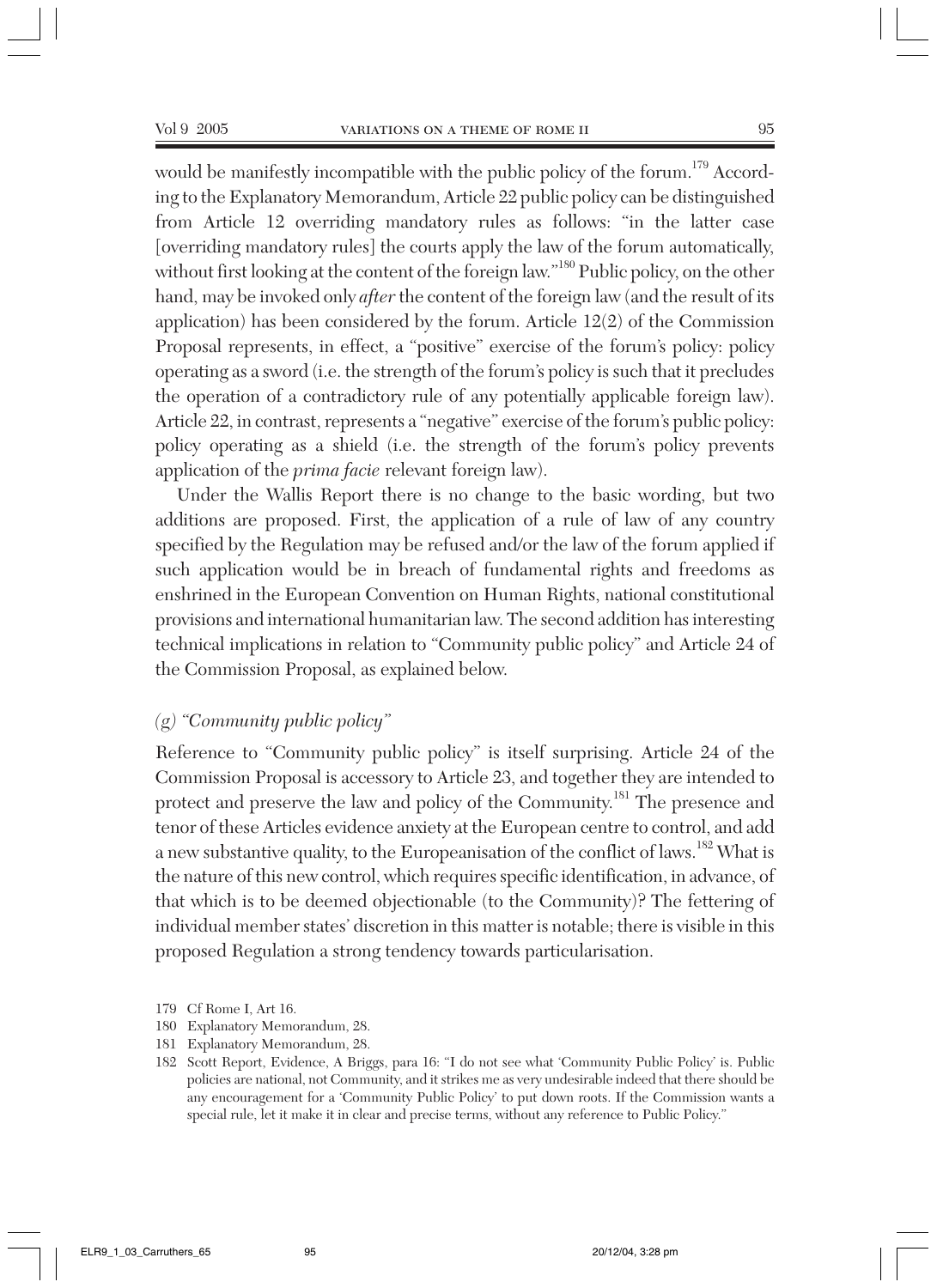The final paragraph of Article 22 of the Wallis Report is worded as follows:

Furthermore, the application of a provision of the law designated by this Regulation which has the effect of causing non-compensatory damages, such as exemplary or punitive damages, to be awarded may be regarded as being contrary to the public policy ("*ordre public*") of the forum.

In the Commission Proposal, the same rule, but expressed in *mandatory* form, is to be found in Article 24. It expresses one particular Community policy, namely that application of a law which has the effect of causing non-compensatory damages, such as exemplary or punitive damages, to be awarded, shall be contrary to Community public policy. As a matter of detail, why single out this particular example? Why, in effect, should litigant X be denied a sum of damages to which he is entitled under the substantive law of, say, Texas, the *lex causae* identified under Article 3(1) of the Commission Proposal, on the ground that the award, either on its face, or by characterisation (presumably by the forum) falls within Article 24, as being exemplary or punitive? Sometimes it will not be clear in a jury award whether the jury "has abandoned *restitutio in integrum* in favour of a penalty, as must be suspected in some cases".<sup>183</sup> The forum may reasonably begrudge loss of its decision-making powers in this matter, for it is perfectly clear that such damages may seek merely to compensate a litigant for outrageous or vexatious behaviour by the other party. In Scots law, where "[t]here is no adequate warrant for punitive, vindictive or exemplary damages",<sup>184</sup> the court might still wish to make an award of "aggravated damages" in certain circumstances. Such damages are legitimate at least in England and in France,<sup>185</sup> and surely will remain competent in English and French domestic law. Can it be that such awards for *résistance abusive* will remain competent in a French domestic case arising in tort, but will not be available if the role of French law is as *lex causae* in a conflict case arising in another member state? When we consider that it appears competent in England in certain cases to award exemplary damages,186 the same question will arise in England, with the

183 R White and M Fletcher, *Delictual Damages* (2000), 59.

184 D M Walker, *Delict*, 2nd edn (1981), 461. Scott Report, Evidence, Briggs, at para 17, makes two thoughtful points. First, he points out that even if there is a need for the rule contained in Art 24, which is doubtful, "it should be limited to exemplary or punitive damages, and not applied to all noncompensatory damages, whatever this means … It would be quite wrong for Article 24 to preclude an account of profits." Second, there is no reason to provoke debate about the nature of orders as compensatory or not.

185 Cf *SA Consortium v Sun & Sand* [1978] 2 All ER 339, per Lord Denning MR at 355: "Likewise I see nothing contrary to English public policy in enforcing a claim for exemplary damages, which is still considered to be in accord with public policy in the United States and many of the great countries of the Commonwealth."

186 The matter was recently considered by the Law Commission: Aggravated, Exemplary and Restitutionary Damages (Law Com No 247, 1997), (HC Paper 346, 1997–1998).